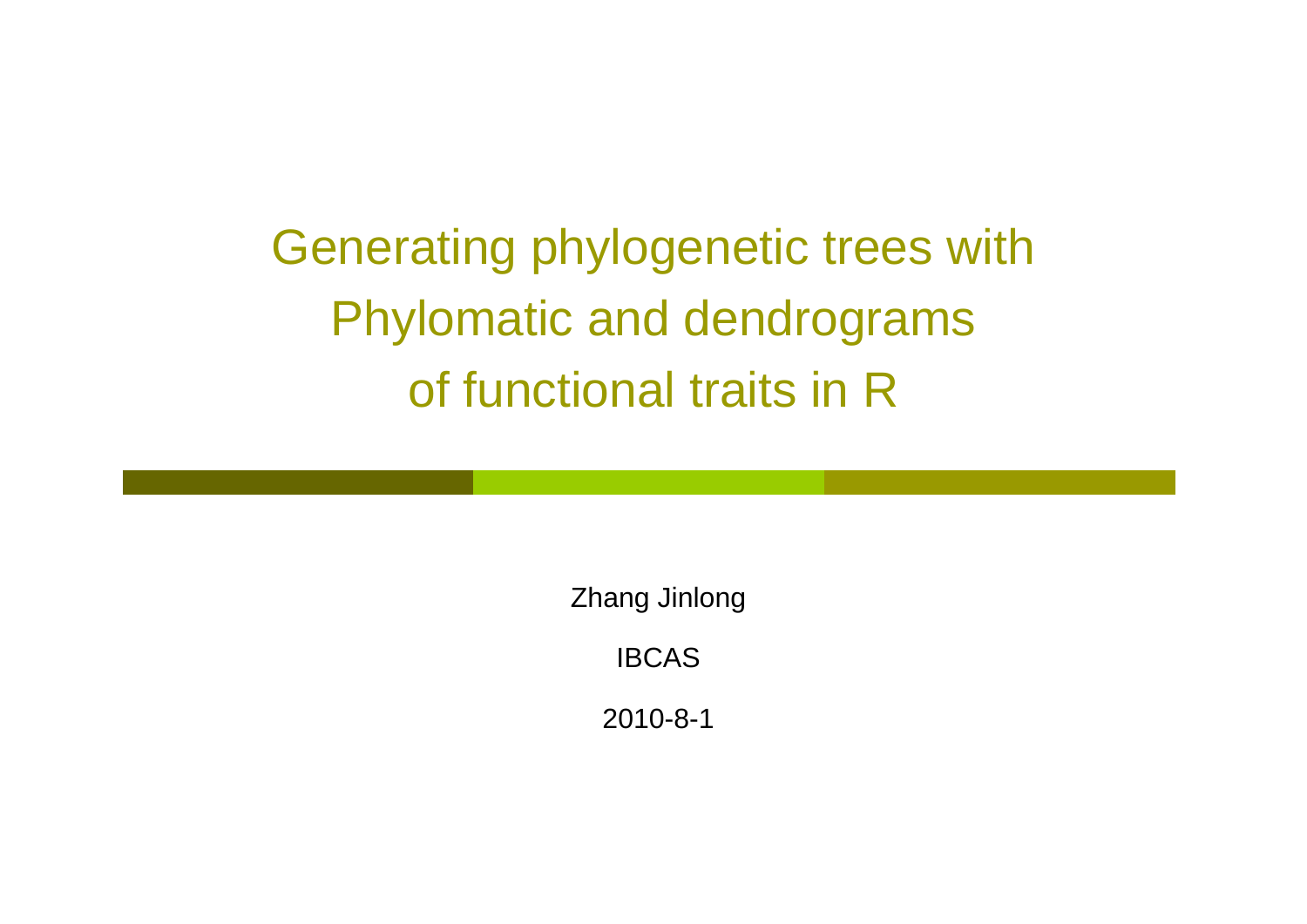## **Contents**

- 1.Introduction
- 2.Phylomatic: a step by step guide
- 3. Import phylogentic trees to R
- 4.Dendrograms of functional traits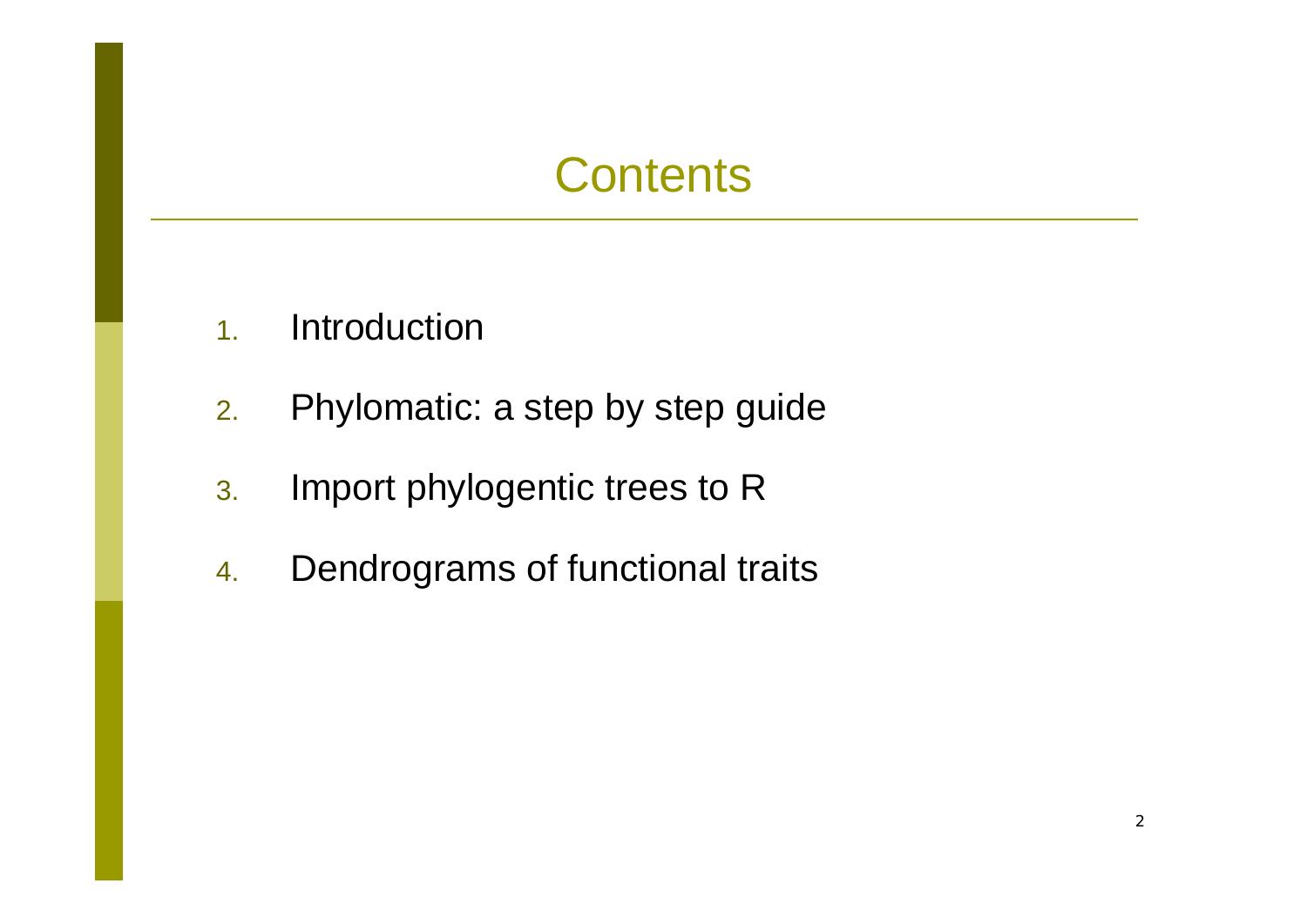### **Contents**

- 1.. Introduction
- 2.Phylomatic: a step by step guide
- 3. Import phylogentic trees to R
- 4.Dendrograms of functional traits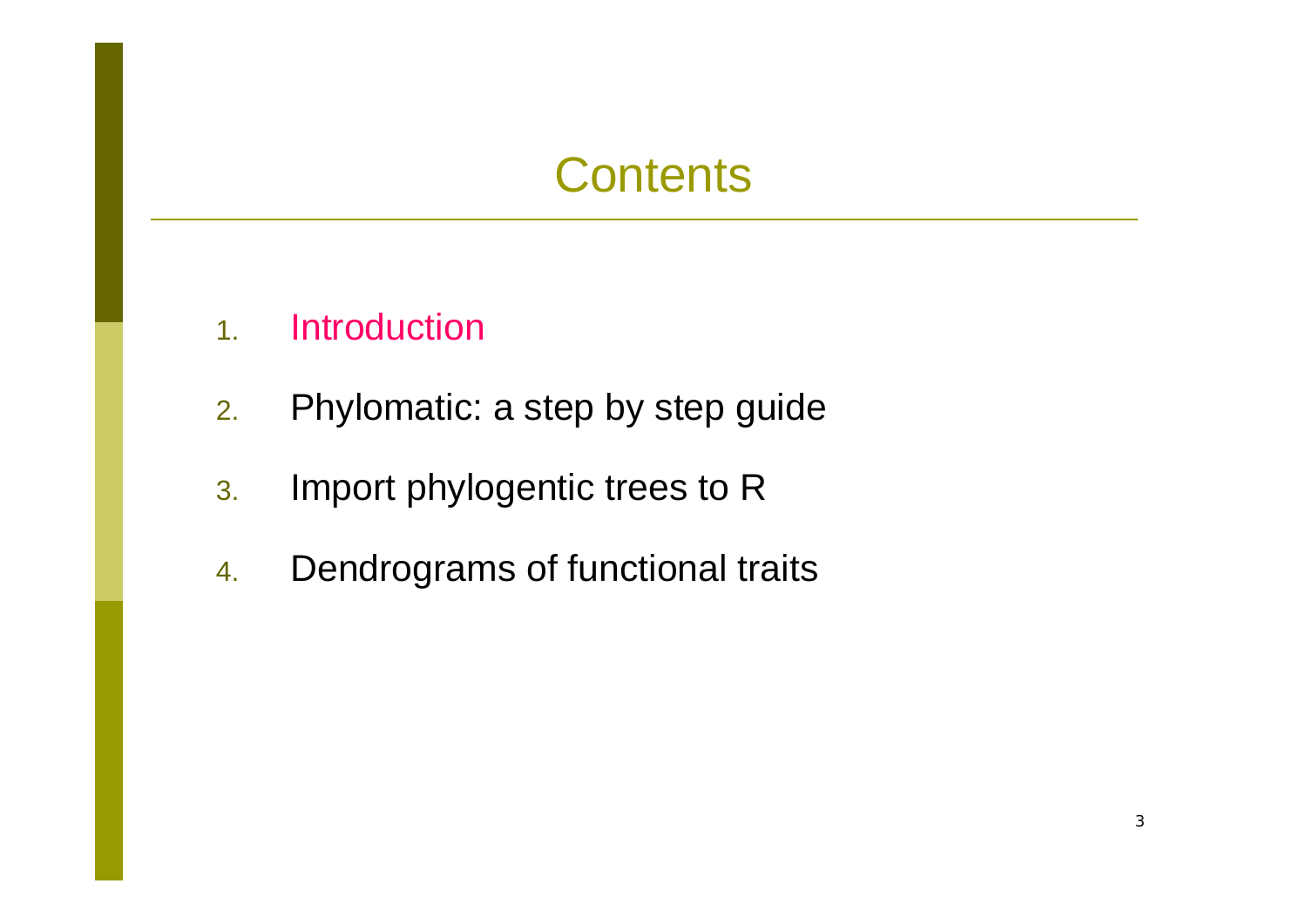### Molecular phylogenetic trees



Fig. 1a Cadotte M. *et al*. *PNAS,*2008

Fig. 1b Evans M. *et al*. *The American Naturalist* ,2009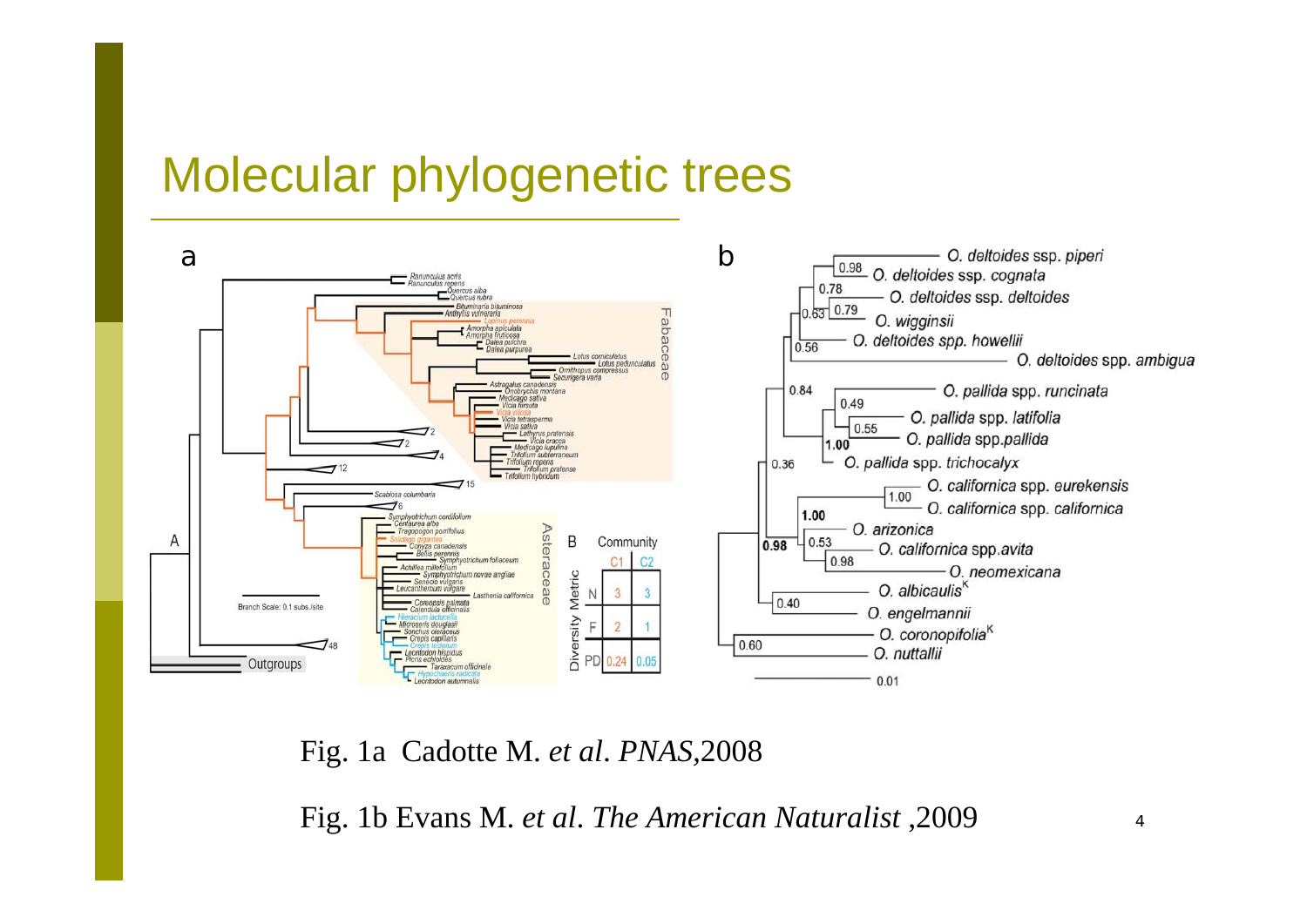

Fig.2 Types of phylogenetic trees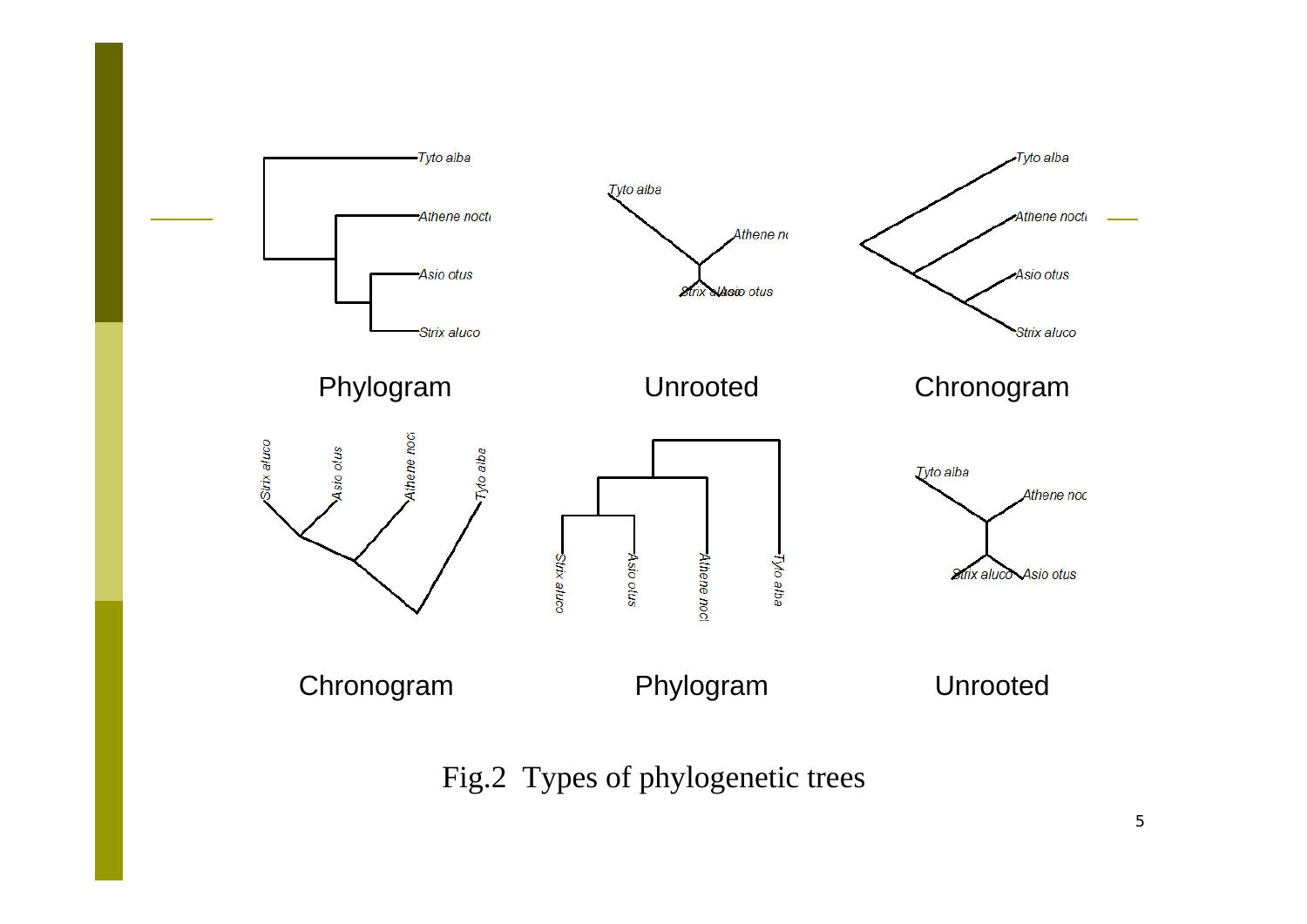### **Glossory**

- $\blacktriangleright$ Phylogram: length of branches represents likelihood.
- $\blacktriangleright$ Chronogram: length of branches represents time.
- $\blacktriangleright$  Outgroup: A taxon (or taxa) known to lie outside of the group being examined.
- $\blacktriangleright$  Bootstrap value: The confidence level test by bootstrap method. Use to test the reliability of an inferred tree. Nodes with boostrap value less than 50% will be collapsed and generating polytomies.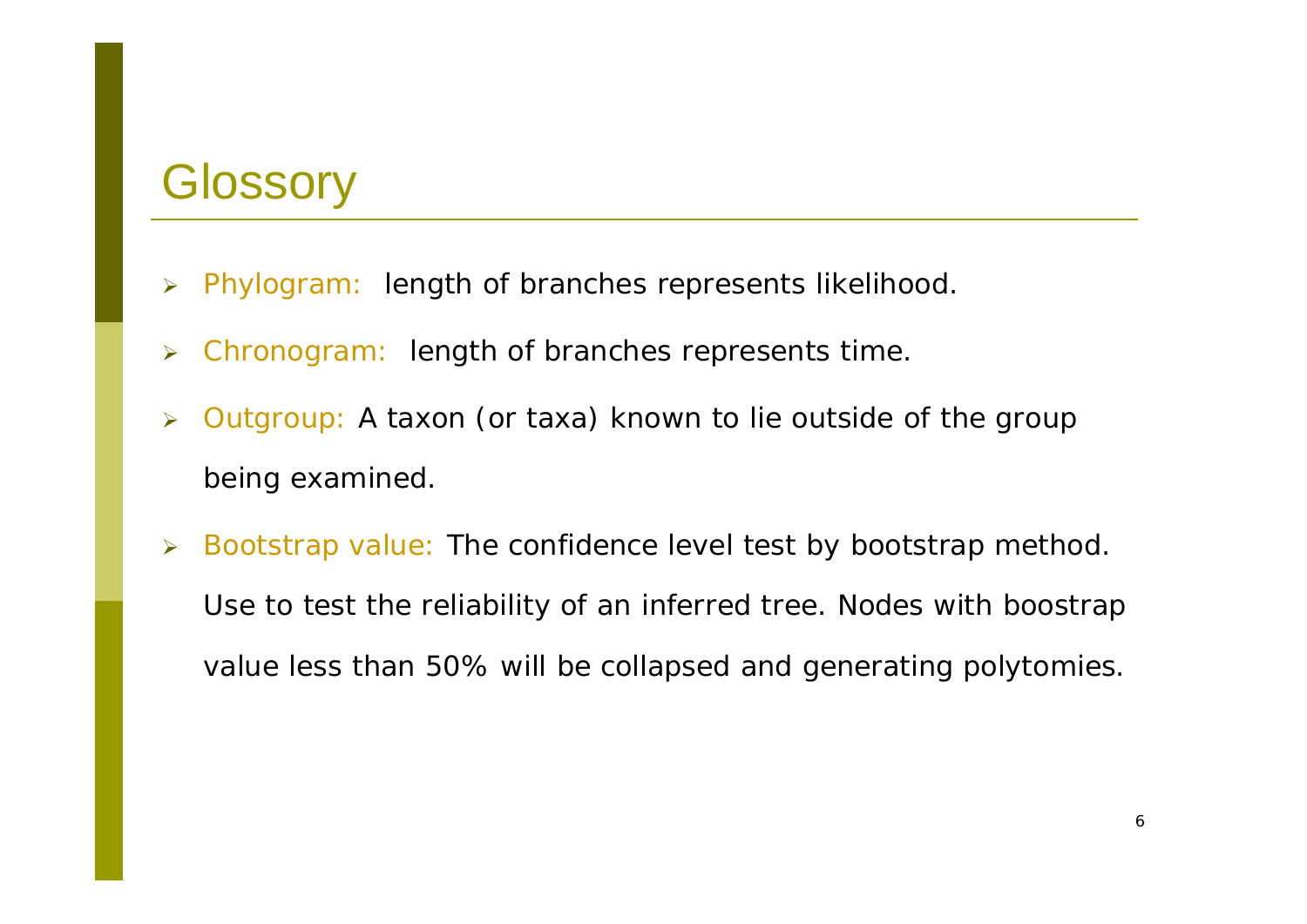### The Newick format



Fig. 3 Newick format example

Newick format was developed by Archie J *et al*. in 1986. at

Newick's restaurant in Dover, New Hampshire, USA.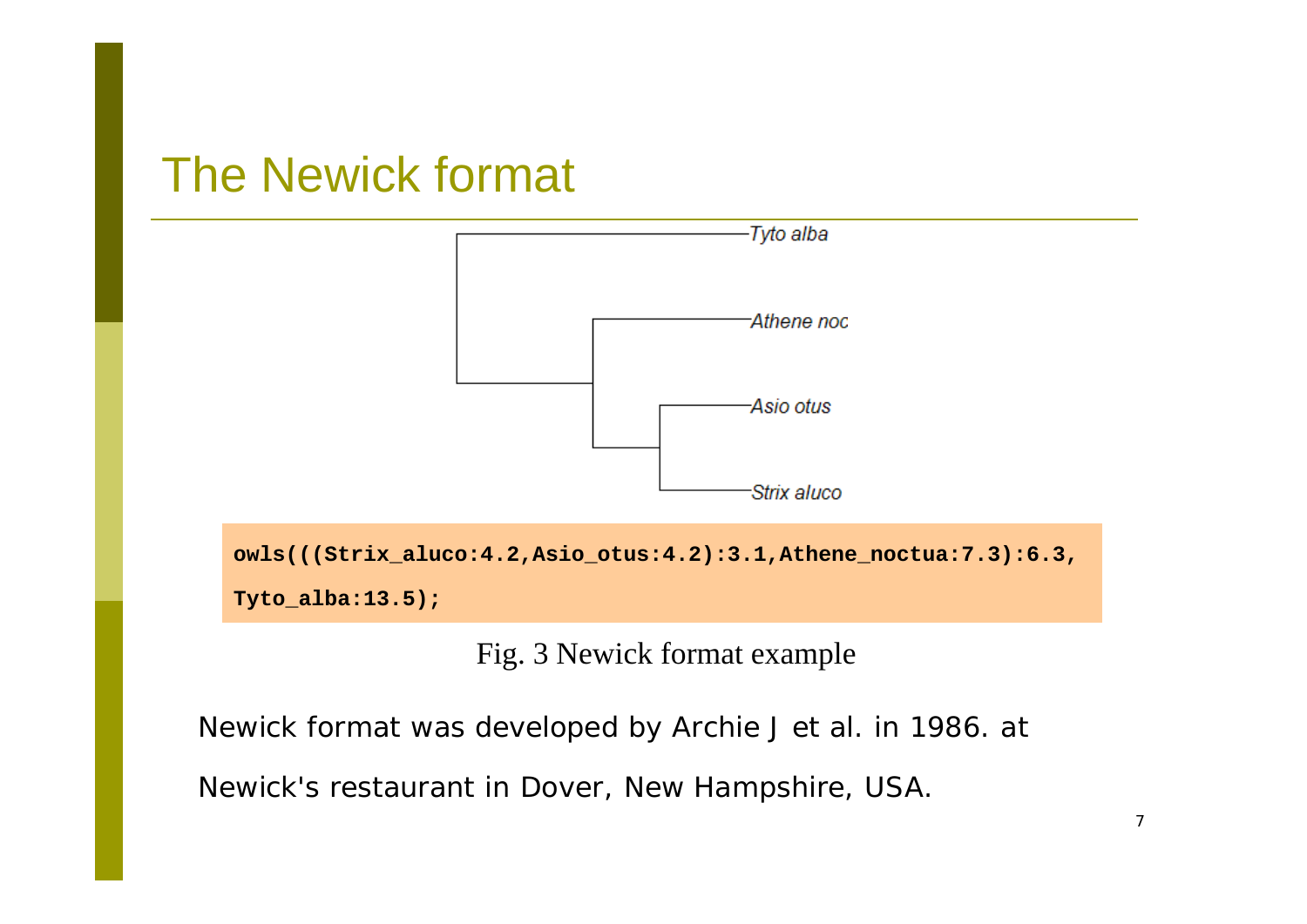### The NEXUS format

```
Begin trees;
tree winteraceae =owls(((Strix_aluco:4.2,Asio_otus:4.2):3.1,Athene_noc
tua:7.3):6.3,Tyto_alba:13.5);
End;
```
¾ Nexus format was defined by Madison *et al*, 1997. Trees are stored as one of the blocks in nexus file. Used in PAUP\*, MrBayes, r8s.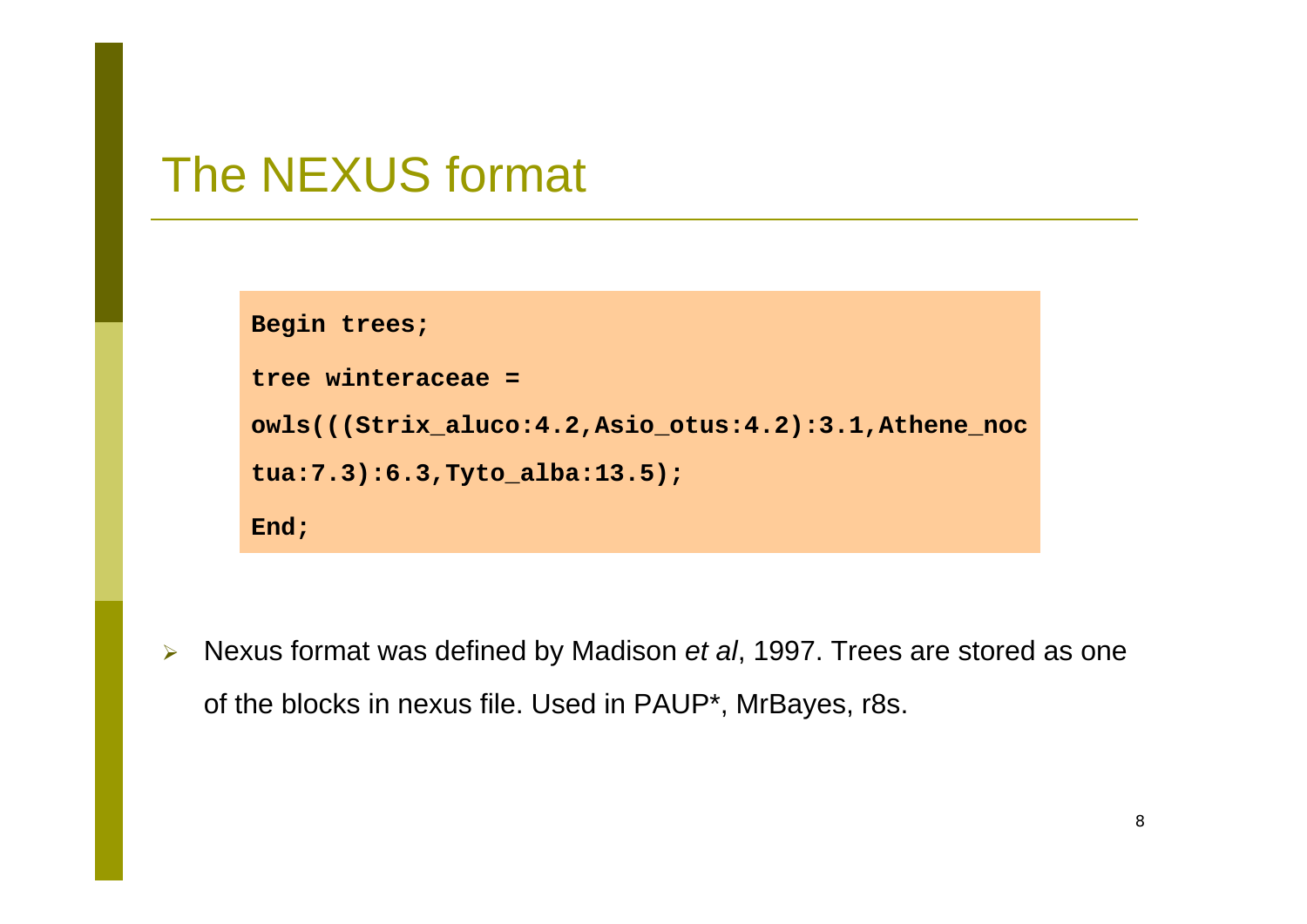## Methods for phylogenetic inferences

### Tab.1 Methods and software for inferring phylogenetic trees from DNA sequences

| <b>Methods</b>      | Software                    |  |  |
|---------------------|-----------------------------|--|--|
| Genetic distance    | Phylip                      |  |  |
| Neighbor joining    | PAUP*                       |  |  |
| Maximum likelihood  | PAUP*, Phylip, PHYML, RAxML |  |  |
| Most parsimony      | PAUP*                       |  |  |
| Bayesian inferences | MrBayes,<br>BEAST           |  |  |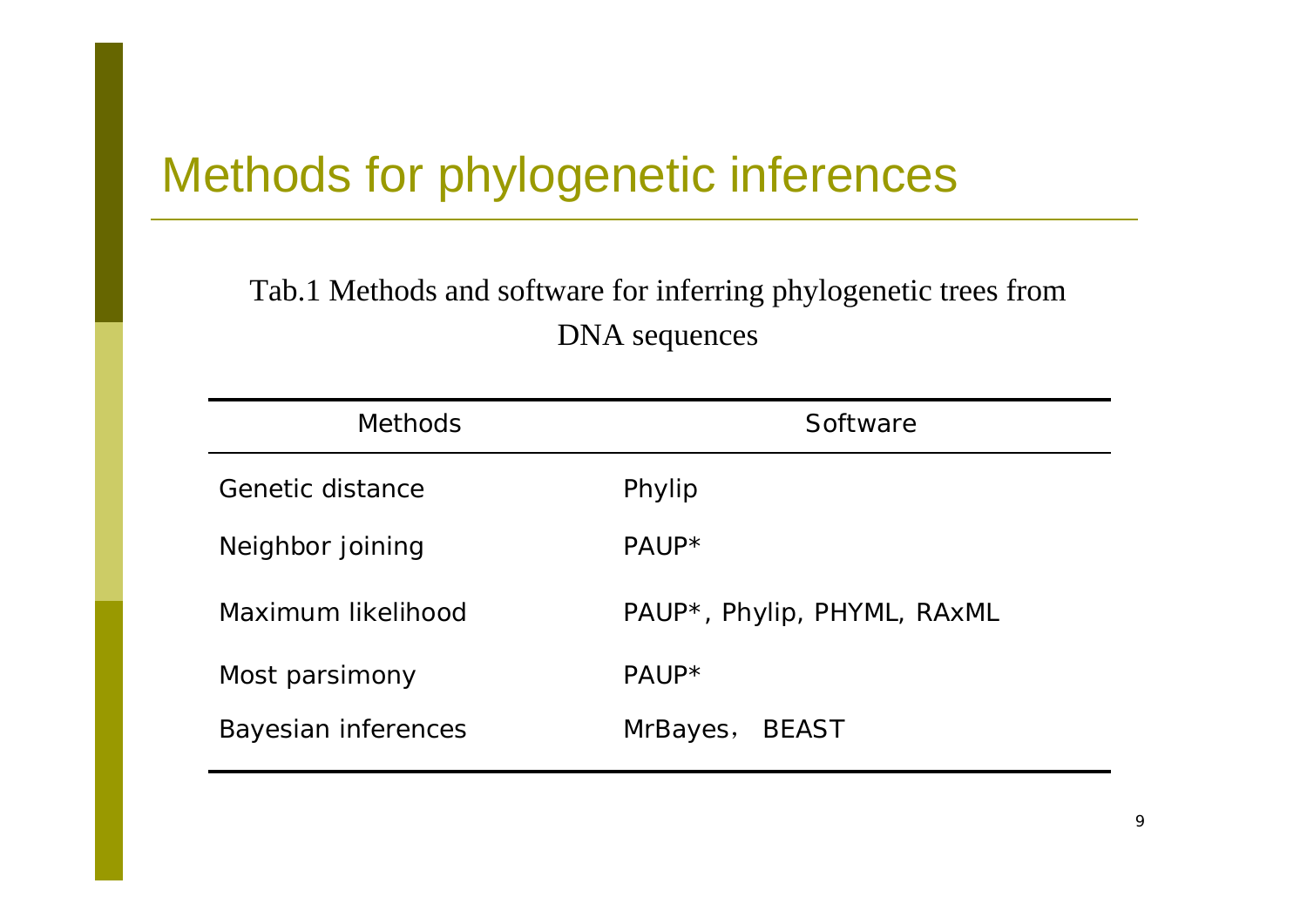## Molecular phylogenetics Wiki

# Bodega Phylogenetics Wiki

### **Topics**

| Topics Sorted by Type of Analysis:                                                                                                                                                                                  |
|---------------------------------------------------------------------------------------------------------------------------------------------------------------------------------------------------------------------|
|                                                                                                                                                                                                                     |
| Reconstructing Phylogenetic Trees w/PAUP*, RAxML, GARLI, MrBayes, and BEST Tutorials<br>Divergence Time Estimation w/BEAST Tutorial                                                                                 |
| Delimiting Populations & Species w/Structure and Structurama Tutorials<br>Phylogenetic Comparative Methods w/Mesquite, R, and BayesTraits Tutorials                                                                 |
| Morphological Diversification and Rates of Evolution w/Brownie Tutorial<br>Community Phylogenetics w/Phylocom Tutorial<br>Biogeography w/Lagrange Tutorial<br><b>Species Diversification Rates</b><br>Phylogenomics |
|                                                                                                                                                                                                                     |

 $\blacktriangleright$ Fig.4 Bodega wiki http://bodegaphylo.wikispot.org/Topics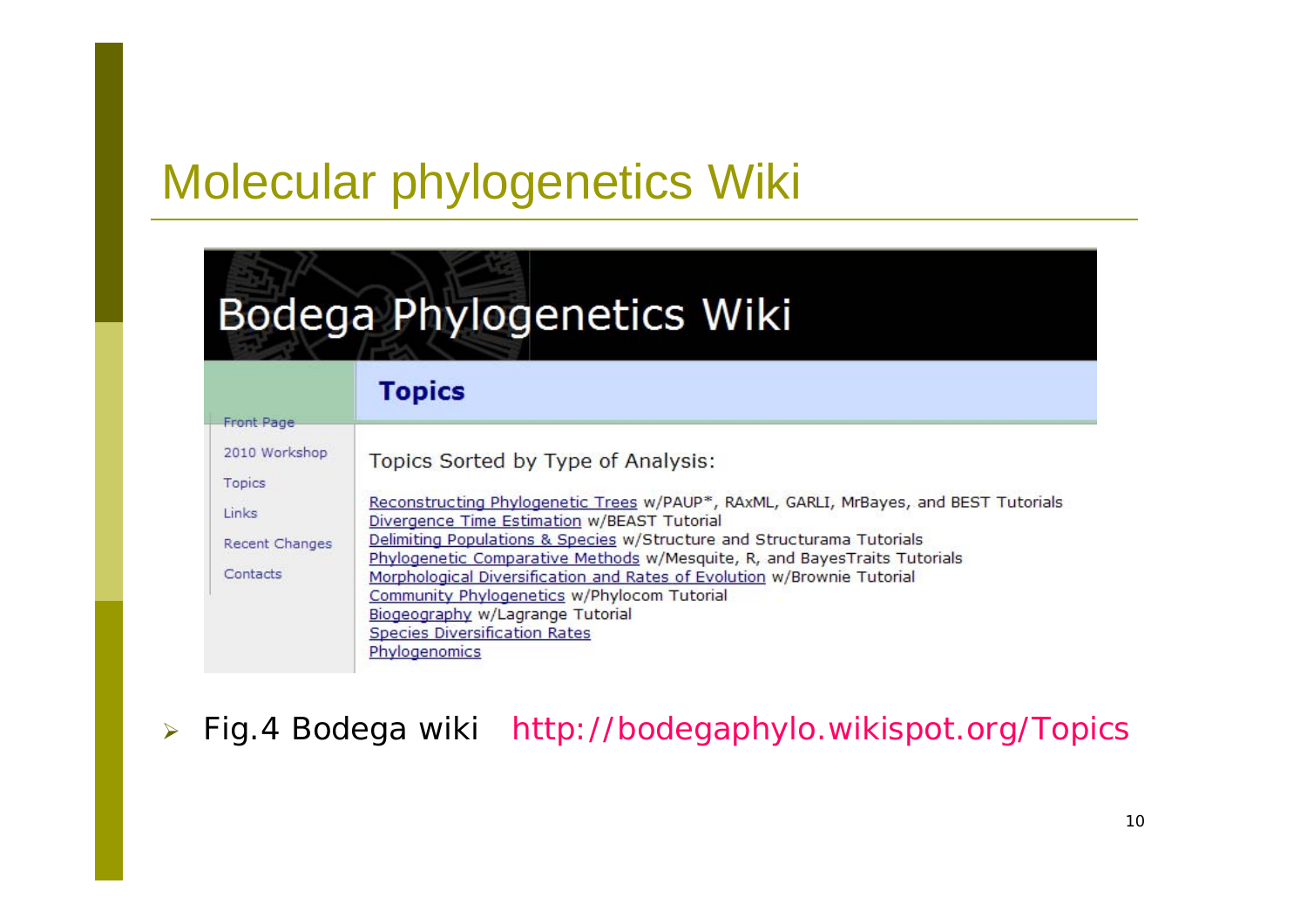### R-CRAN Task View-Phylogenetics

- $\blacktriangleright$  Most of the computational molecular phylogeny methods require exhaustive computational power. Therefore, R is not sufficient in building phylogenetic trees, but can call other software such as PHYML, MrBayes and generating required results.
- ¾ R- CRAN Task View Phylogenetics summarized the comparative methods that can be implemented in R.
- ¾ Package **picante** developed by Steve Kembel *et al*. can be used to analyze community phylogenetics.
- $\blacktriangleright$  Package **ape**, **phylobase**, **geiger**, **ouch** and **ade4** are also used very often.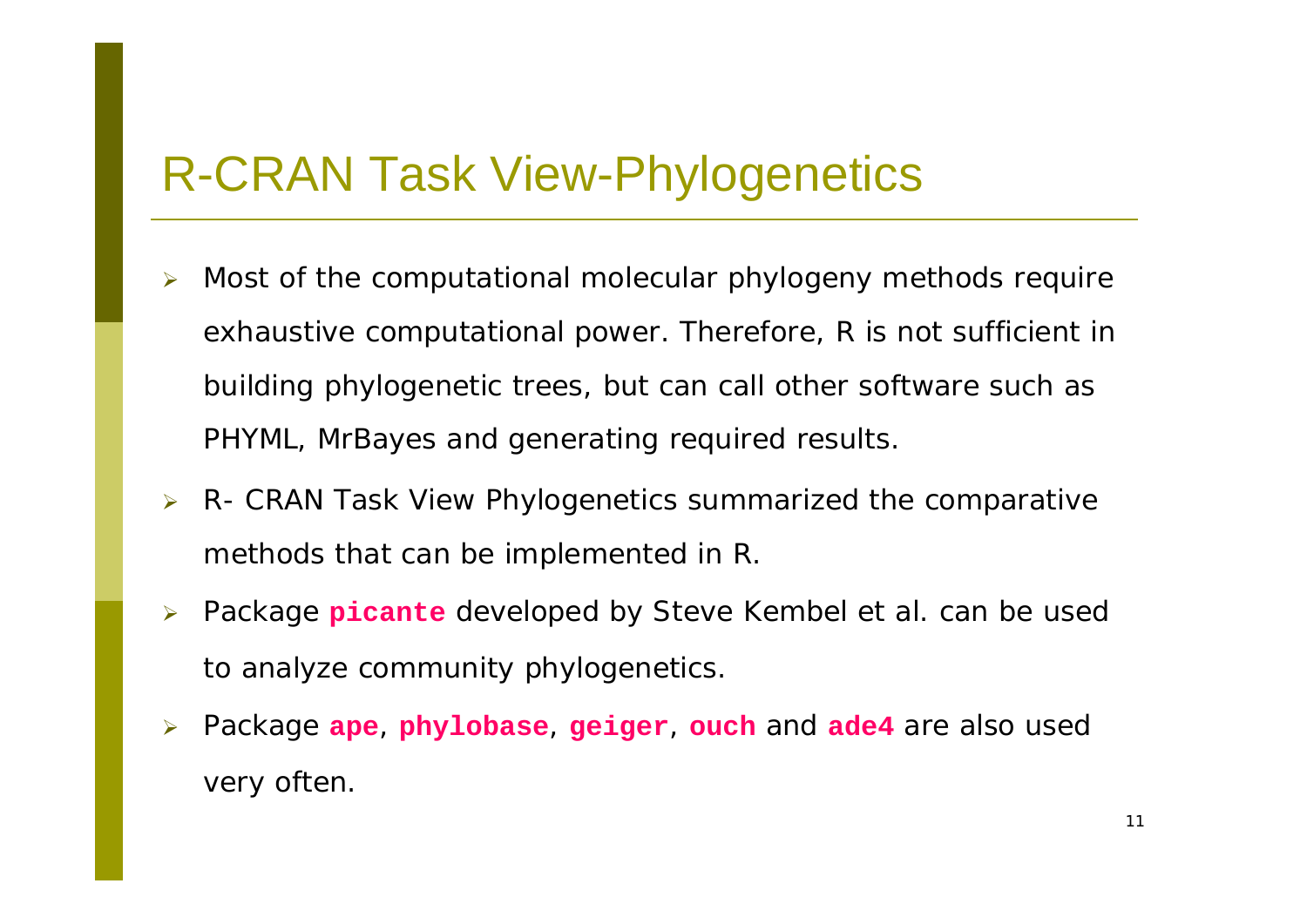### Inferring molecular phylogenetic trees

- $\blacktriangleright$ Step1 DNA extraction and sequencing in different species.
- $\blacktriangleright$  Step2 Appropriate method for alignment, inferences and computational power. Additionally, for molecular phylogeny from distantly related taxon: the super matrix will have to be build. (alignment, inference method, reliability test)
- $\blacktriangleright$  Step3 Non ultrametric to ultrametric tree: methods in molecular dating.
- ¾A bit complicated and expensive.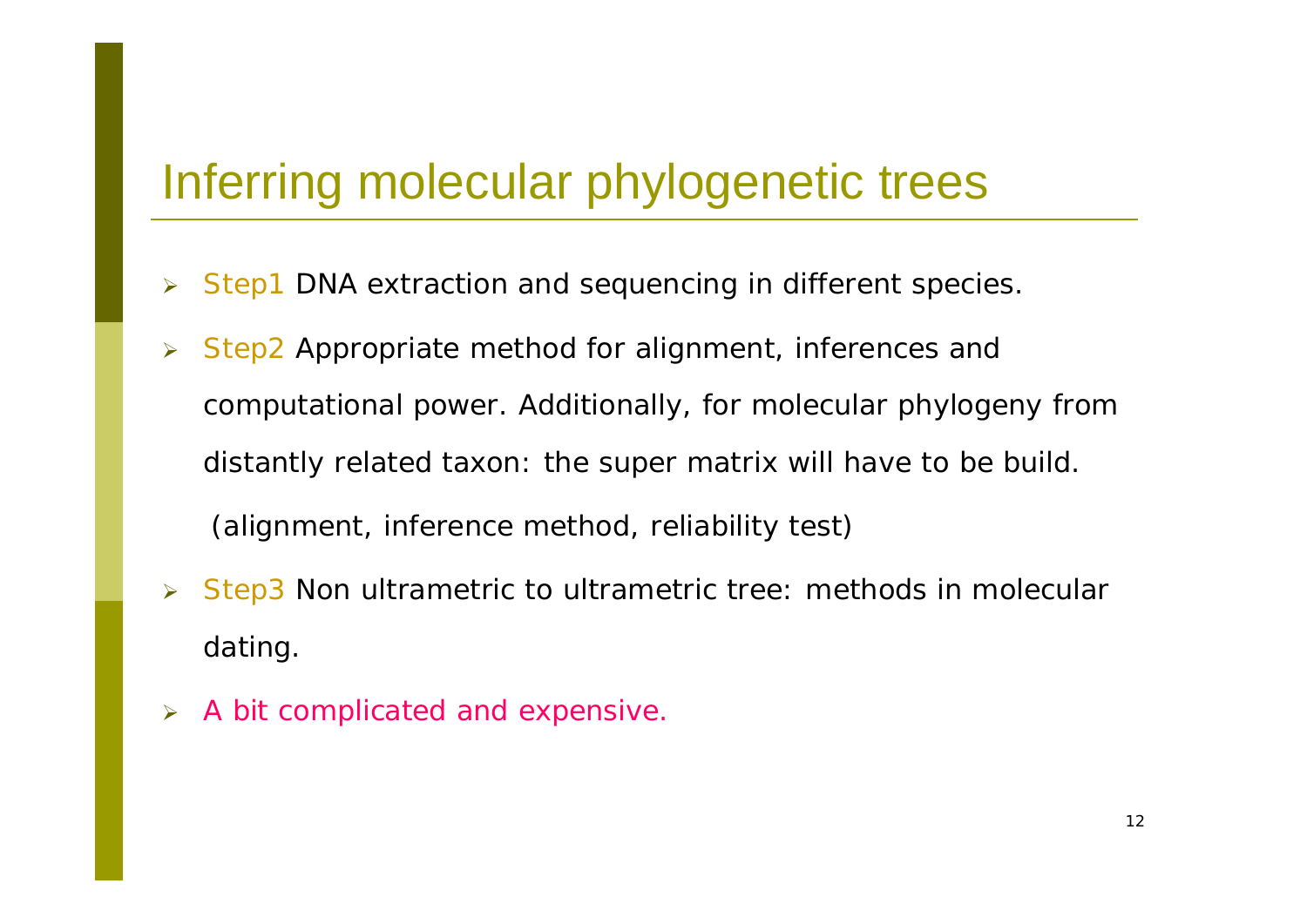### The APGIII phylogenetic tree

The Angiosperm Phylogeny Group

To represents consensus opinions of systematic botanists.

- **► APG:** 1998 An ordinal classification for the families of flowering plants
- $\blacktriangleright$ APGII: 2003
- $\blacktriangleright$ APGIII: 2009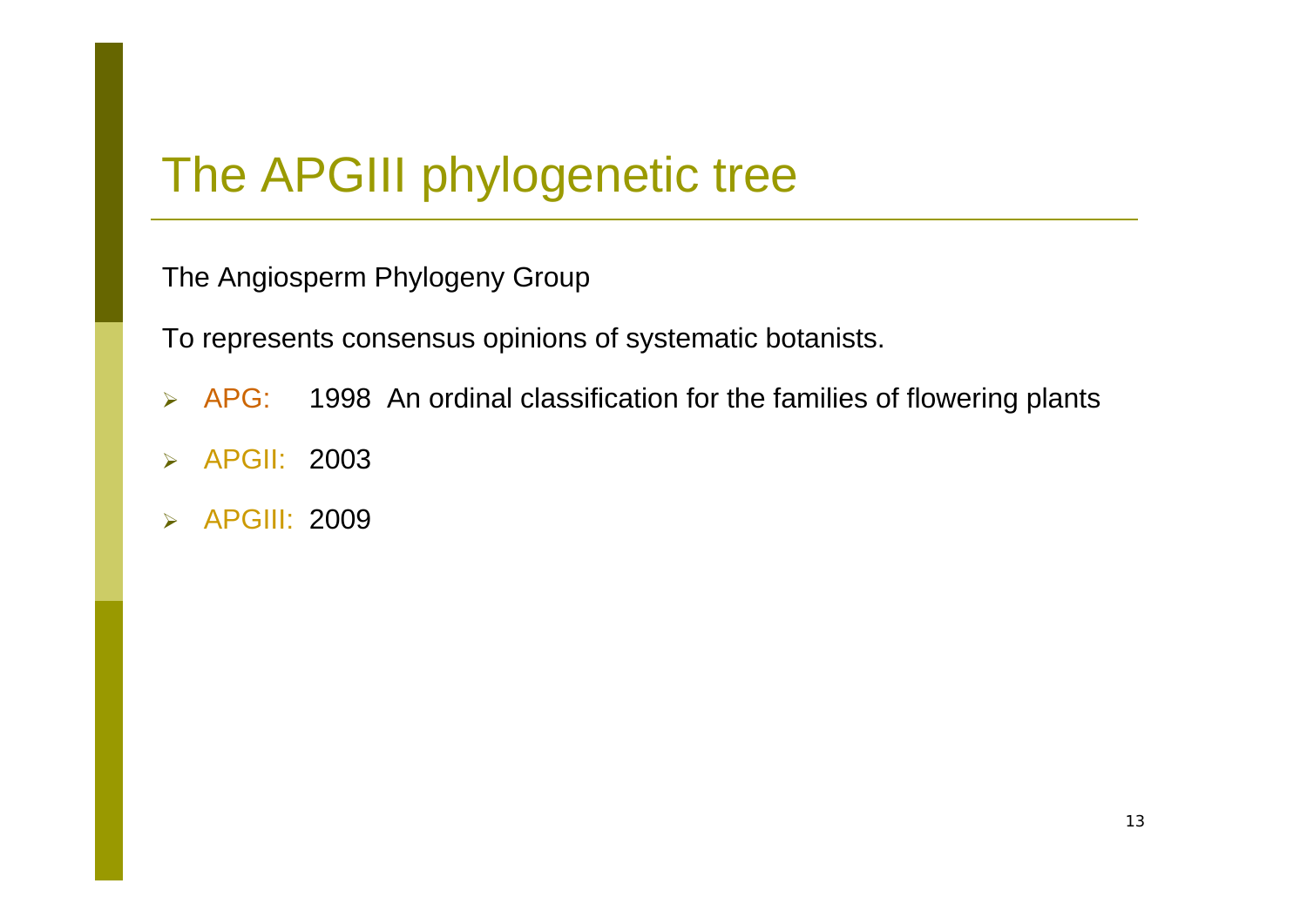### Phylomatic and Phylocom

### **Phylomatic**

**News** 

### **Phylocom**

Software for the Analysis of Phylogenetic Community Structure and Character **Evolution, with Phylomatic** 

Current version: 4.1 (released 2009-08-25)

© 2009 Campbell Webb, David Ackerly, Steven Kembel

Fig. 5 Page of Phylomatic and Phylocom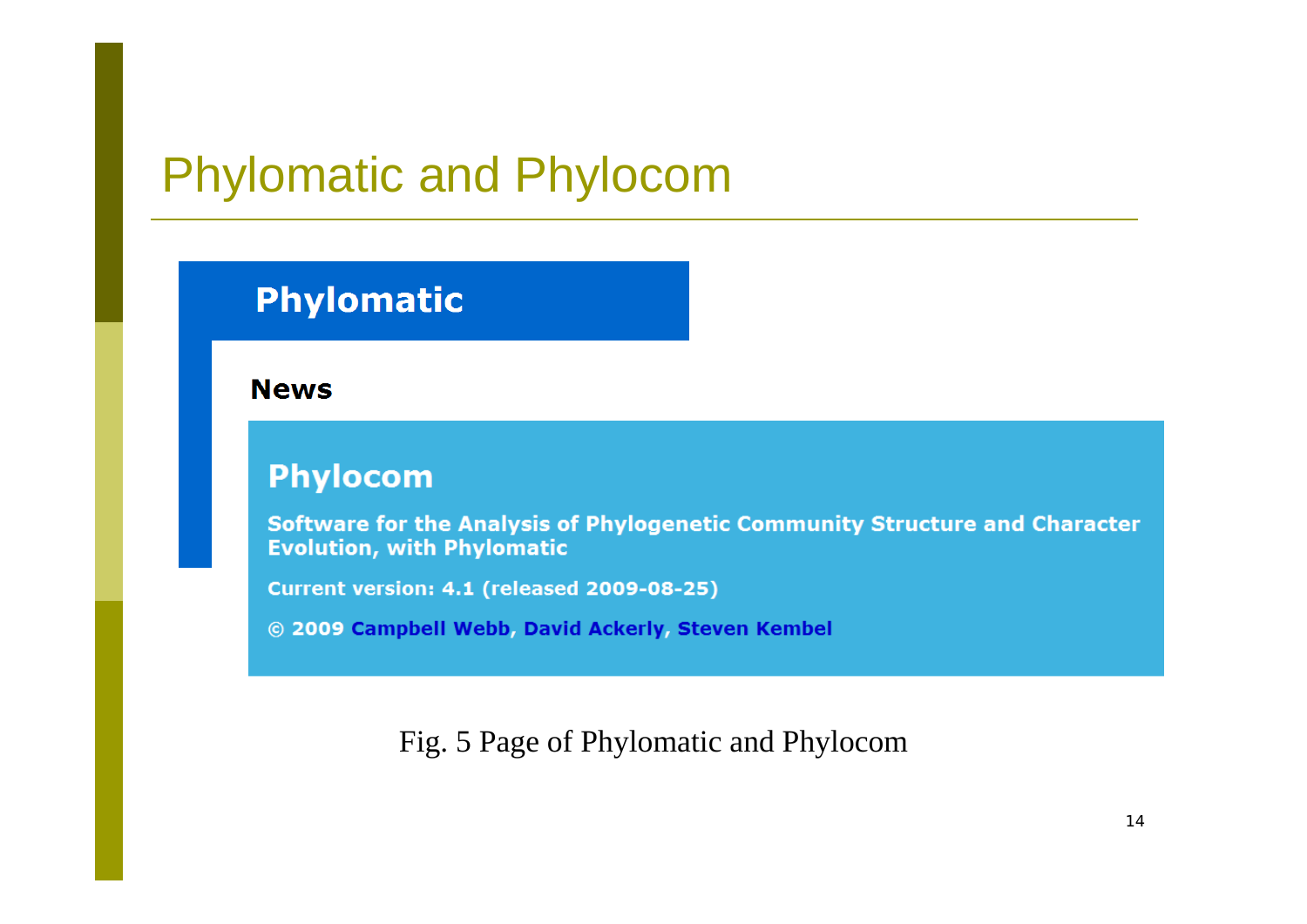### **Contents**

- 1.**Introduction**
- 2.Phylomatic: a step by step guide
- 3. Import phylogentic trees to R
- 4.Trees of functional traits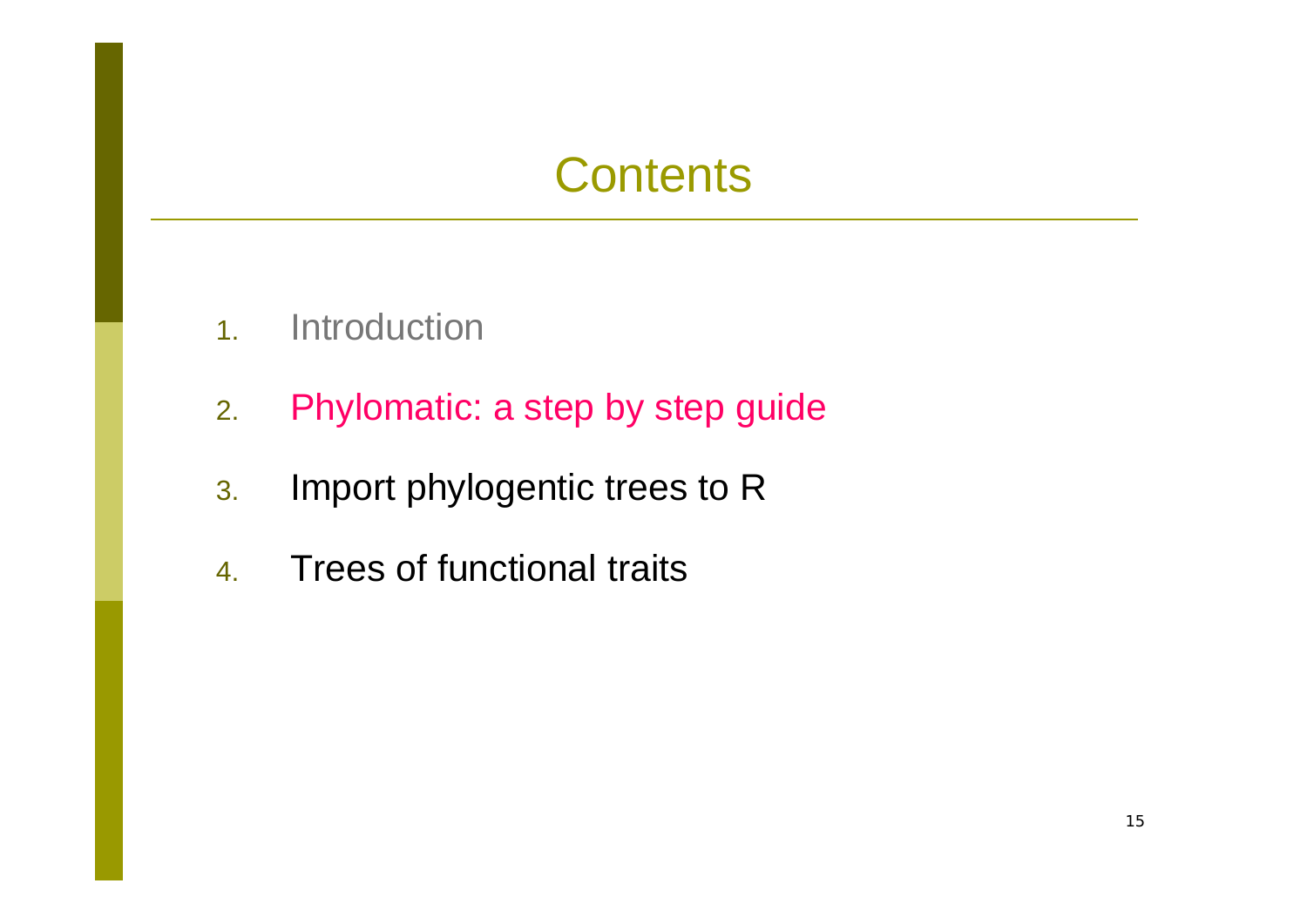### From plant checklist to phylogeny

- $\blacktriangleright$  Assume we have a checklist, what to do next in order to build phylogeny according to APGIII ?
- $\blacktriangleright$  *Castanopsis eyrei*, *Rhododendron latoucheae*, *Vaccinium carlessi*, *Schima superba*, *Adinandra millettii*, *Eurya muricata*, *Camellia fraterna*, *Machilus thunbergii…*
- $\blacktriangleright$  First, we have to reshape the input checklist to the format that can be used in Phylomatic.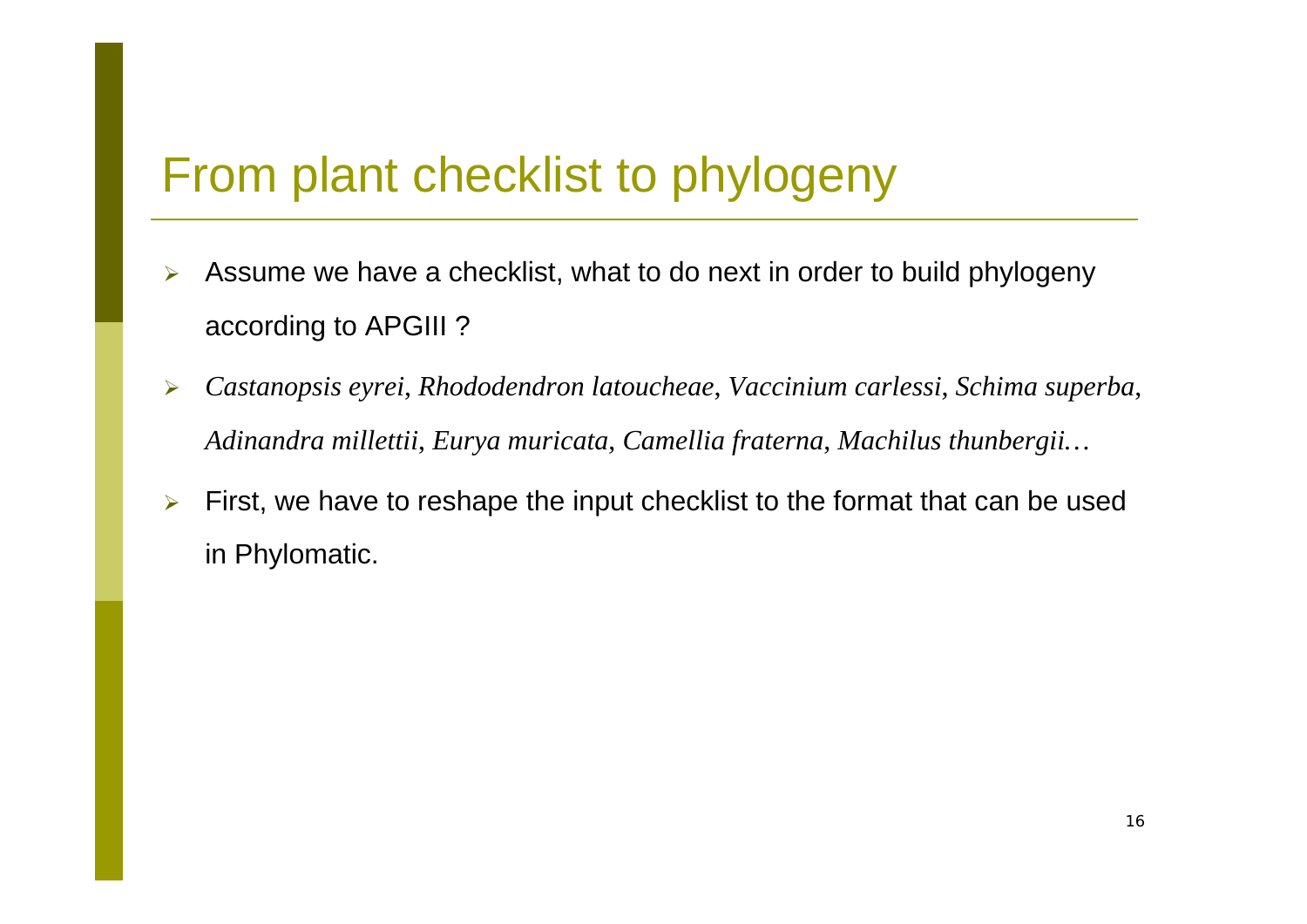## The input Data format for Phylomatic



- 2 fabaceae/Acacia/Acacia.riparia
- 3 euphorbiaceae/Acalypha/Acalypha.diversifolia
- euphorbiaceae/Acalypha/Acalypha.macrostachya  $\overline{4}$
- 5 euphorbiaceae/Adelia/Adelia.triloba
- 6 verbenaceae/Aegiphila/Aegiphila.anomala



Fig. 6 Format of input data used by Phylomatic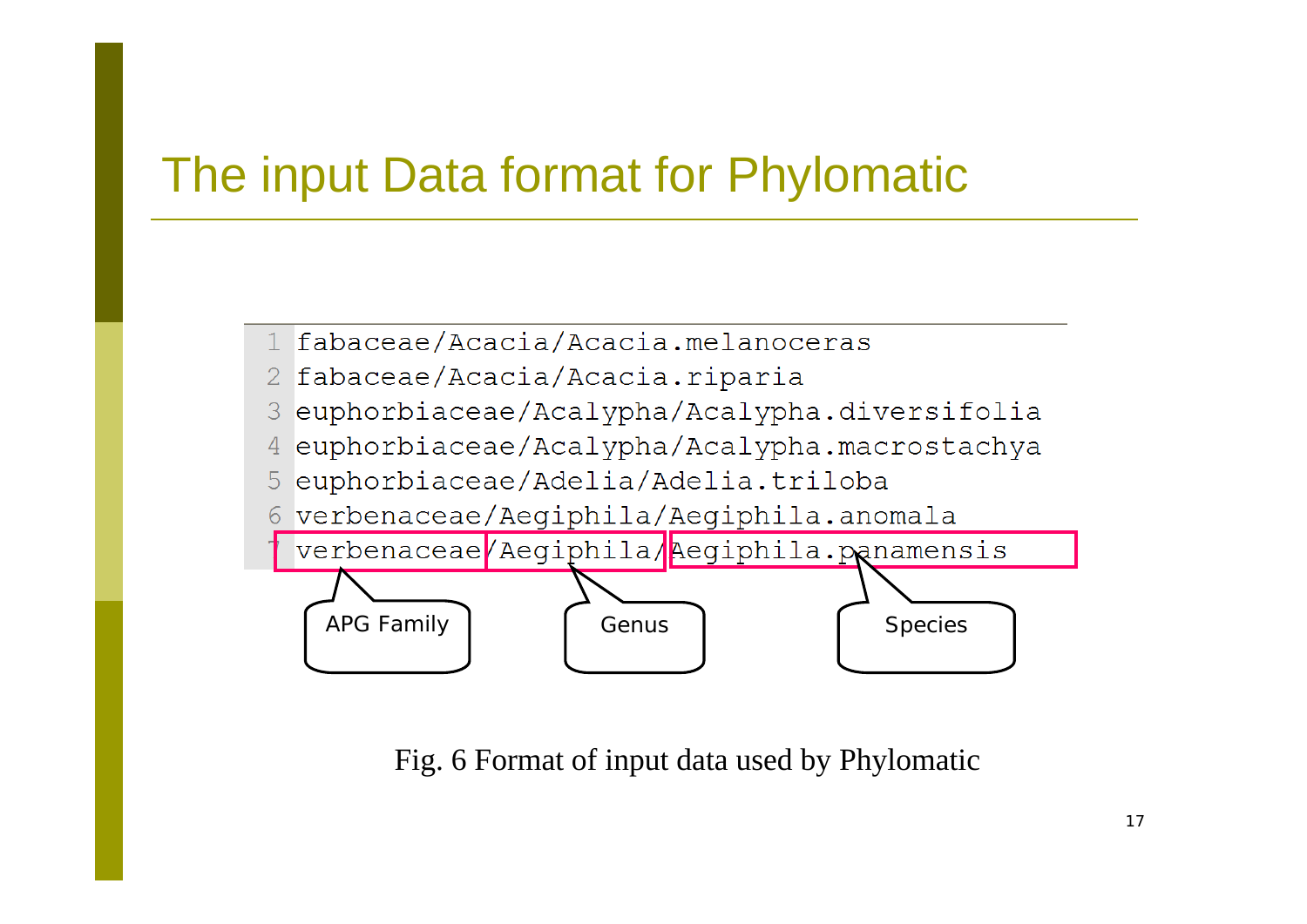### Step 1 Look up the genera for APG families

#### **Kew Genus + APG Family Lookup**

Consults the genera-in-families list at Kew, and then the families-in-order list of Peter Stevens at APweb. Many thanks to both groups!

[NB: the APG may have moved a genus out of the family to which it is assigned by Kew. I.e. this tool does not necessarily assign genera to the 'correct' clade on APweb.

#### **Format: Genus RET** Neolitsea Elaeocarpus Pinus Daphniphyllum Chimonanthus Cunninghamia Loropetalum Syzygium Myrica Clear the form

#### 2. Check genus synonym matches:

1. Paste your genus list

Submit

### Fig.7 Check the APG family for each genus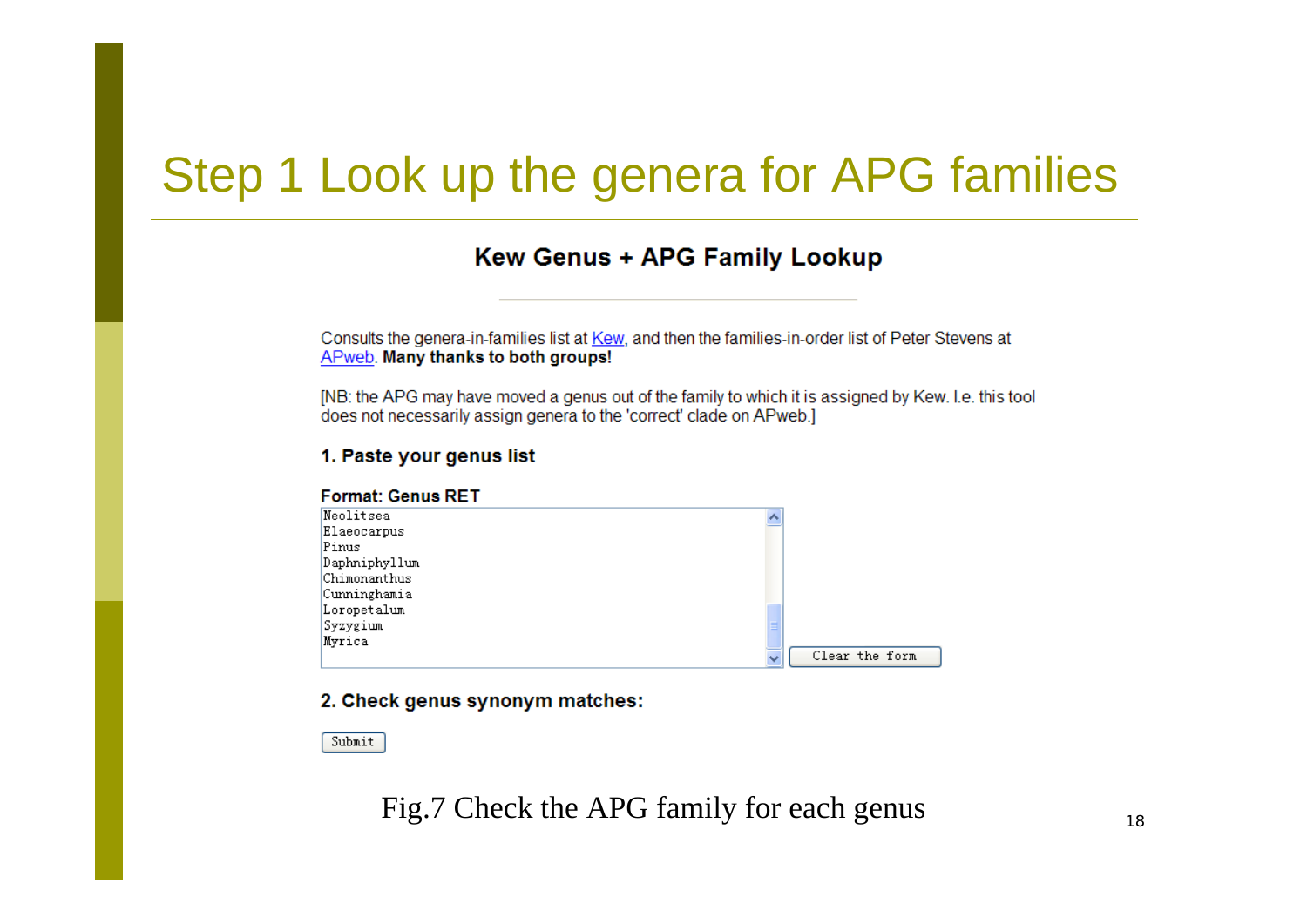### Step 2 Data preparation

 $\blacktriangleright$  Copy and paste the family, genera, species separated by "/" in plain text. You may use notepad and MS Excel. Notepad++ is an alternative to MS notepad.

Paste and submit the input data to Phylomatic when you finished data preparation .

 $\blacktriangleright$ Notice:

> Only the first letter of the APG III families in the **lower case** can be recognized by Phylomatic. Remember to substitute the first letter to lower case.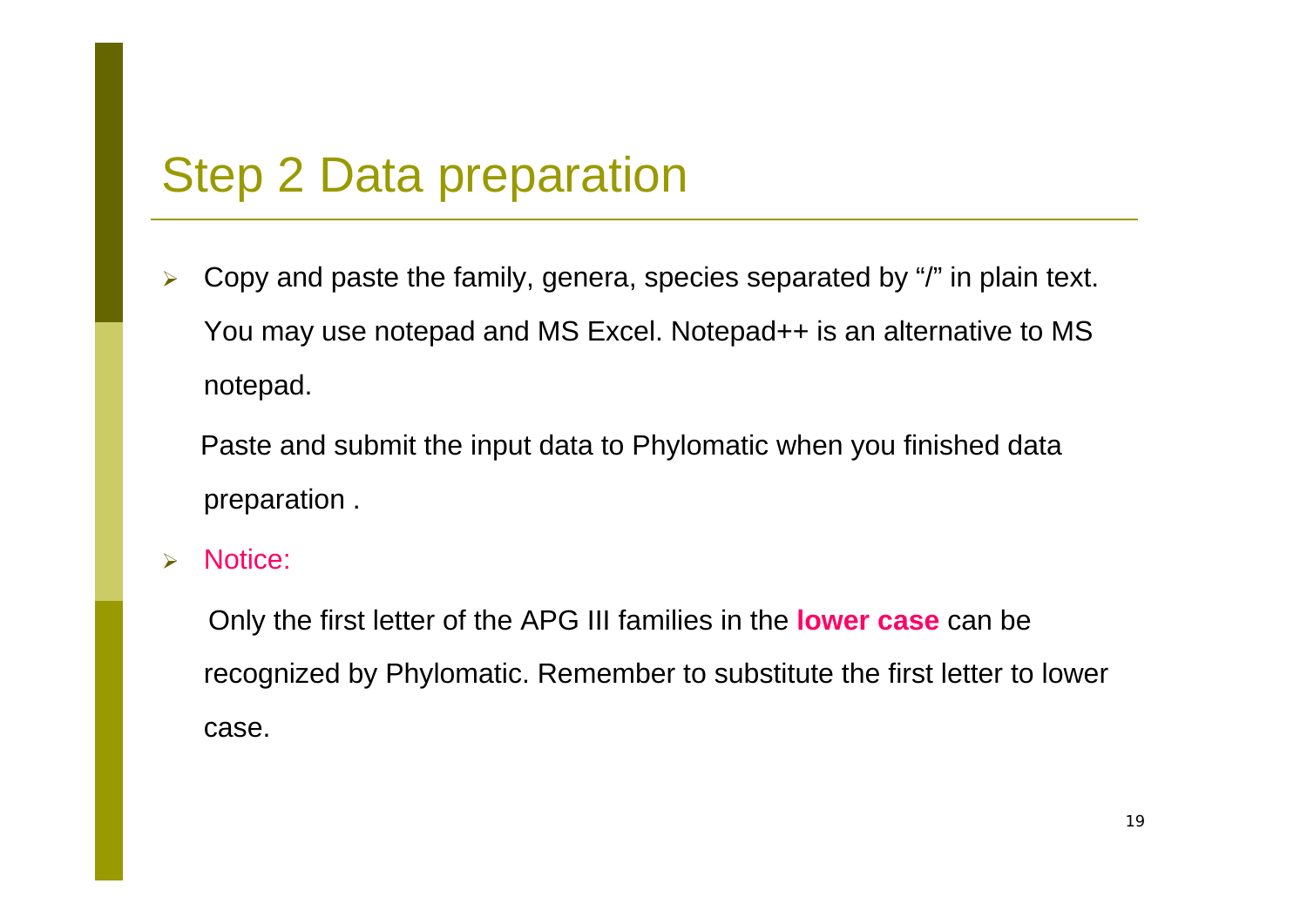### Output tree

((((((((Castanopsis eyrei, Castanopsis carlesii, Castanopsis fargesii, Ca stanopsis tibetana) castanopsis, (Cyclobalanopsis gracilis, Cyclobalanopsi s glauca) cyclobalanopsis, Lithocarpus glaber) fagaceae, Myrica rubra), Elae ocarpus decipiens), Syzyqium buxifolium), (Daphniphyllum oldhamii, Loropet alum chinense)), (((Rhododendron latoucheae, Rhododendron ovatum) rhododen dron, Vaccinium carlesii) ericaceae, (Schima superba, Adinandra millettii, E urya muricata, Camellia fraterna, Ternstroemia gymnanthera) theaceae)), ((M achilus thunbergii, Neolitsea.aurata.var.chekiangensis) lauraceae, Chimona nthus salicifolius) laurales) magnoliales to asterales) euphyllophyte;

Fig. 8 The phylomatic output: tree without branch length

¾ The output is an newick tree retains the relationship of APGIII families and without branch length. Therefore, we have to assign the branch length using BLADJ block in Phylocom.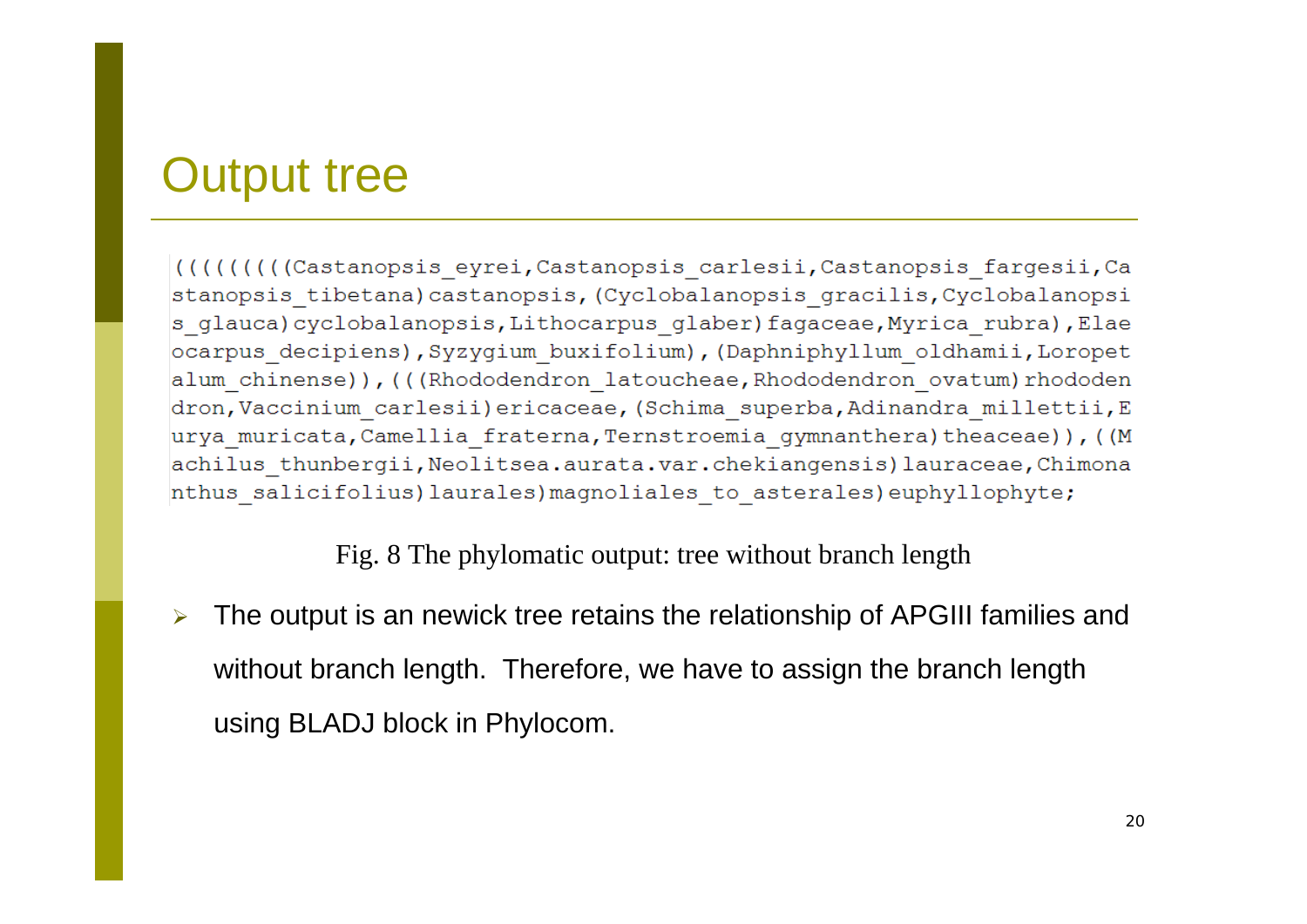### Step 3 Preparations before using BLADJ

#### **Download Phylocom**

Software for the Analysis of Phylogenetic Community Structure and Character **Evolution, with Phylomatic** 

**Current version: 4.0 beta** 

© 2008 Campbell Webb, David Ackerly, Steven Kembel

#### **User information**

Please fill in the required information. We will then be able to keep you informed about

**Your name:** 

**Your email:** 

Please let us know what data you might use this software on: (no problem if you're just `browsing'):

Fig. 9 Submit information and download Phylocom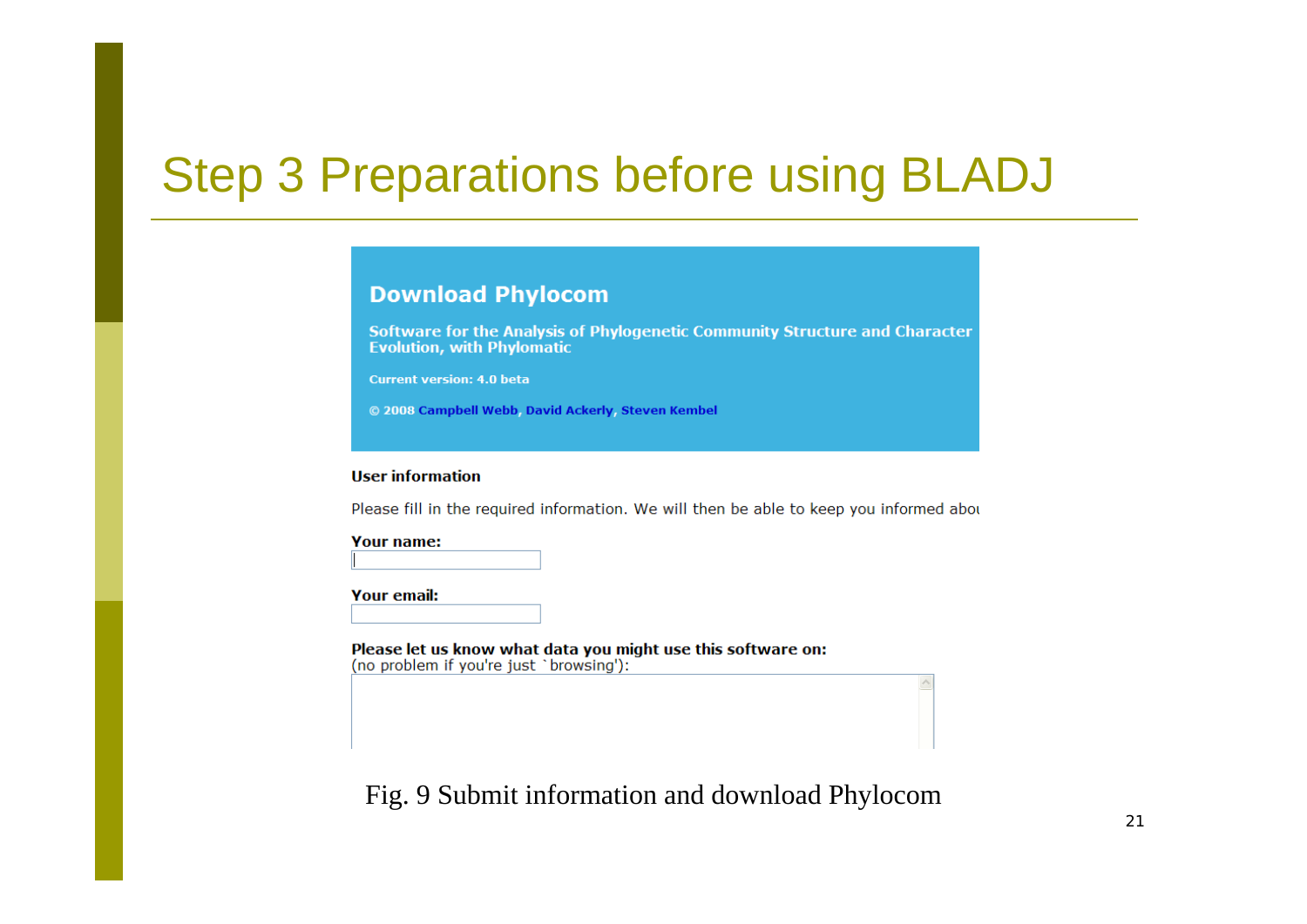### Step 3 Preparations before using BLADJ

 $\blacktriangleright$ Download and unzip the file *phylocom4.1.zip*

If you use windows:

- $\blacktriangleright$  Copy the executable file *phylocom.exe* in **"\phylocom-4.1\w32\"**to the directory you wish. For example: **"C:\phylocom\"**
- $\blacktriangleright$ Copy the file named *wikstrom.ages* in **"phylocom-**

**4.1\example\_data\bladj\_example\ "** to **"C:\phylocom"** and

change its name to **"***ages* **"***.*

 $\blacktriangleright$  Save the phylogentic tree generated by Phylomatic in name **"***phylo***",** and put it in **"C:\phylocom\"**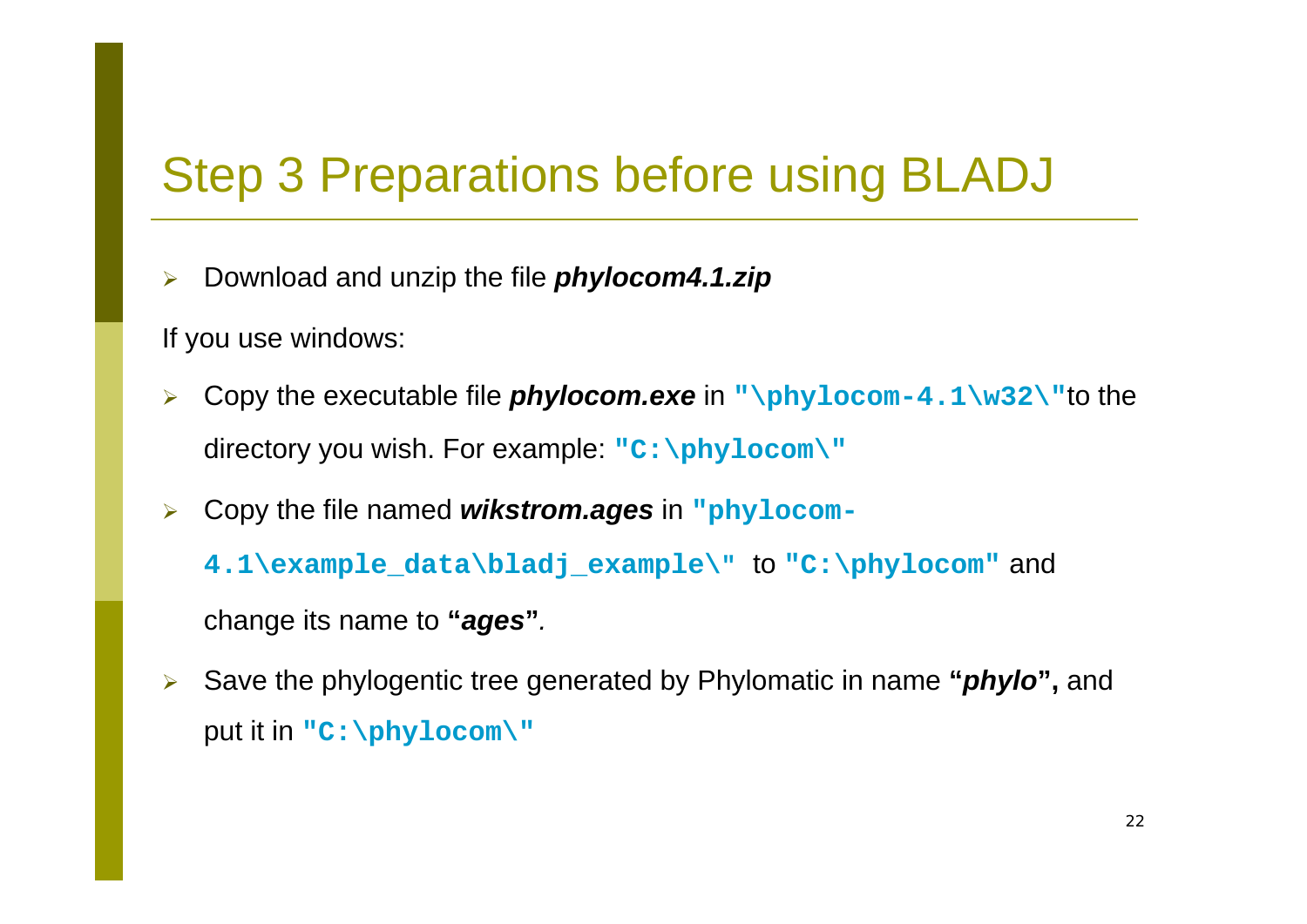### Step 4 Run phylocom in console



Fig. 10 Screenshot of the console window

- $\blacktriangleright$ **Start>run>type "cmd" #** start console
- $\blacktriangleright$ **Type cd C:\phylocom\ #** change the working directory
- 23 $\blacktriangleright$ **phylocom bladj>output #** run bladj in phylocom and save to file **"output"**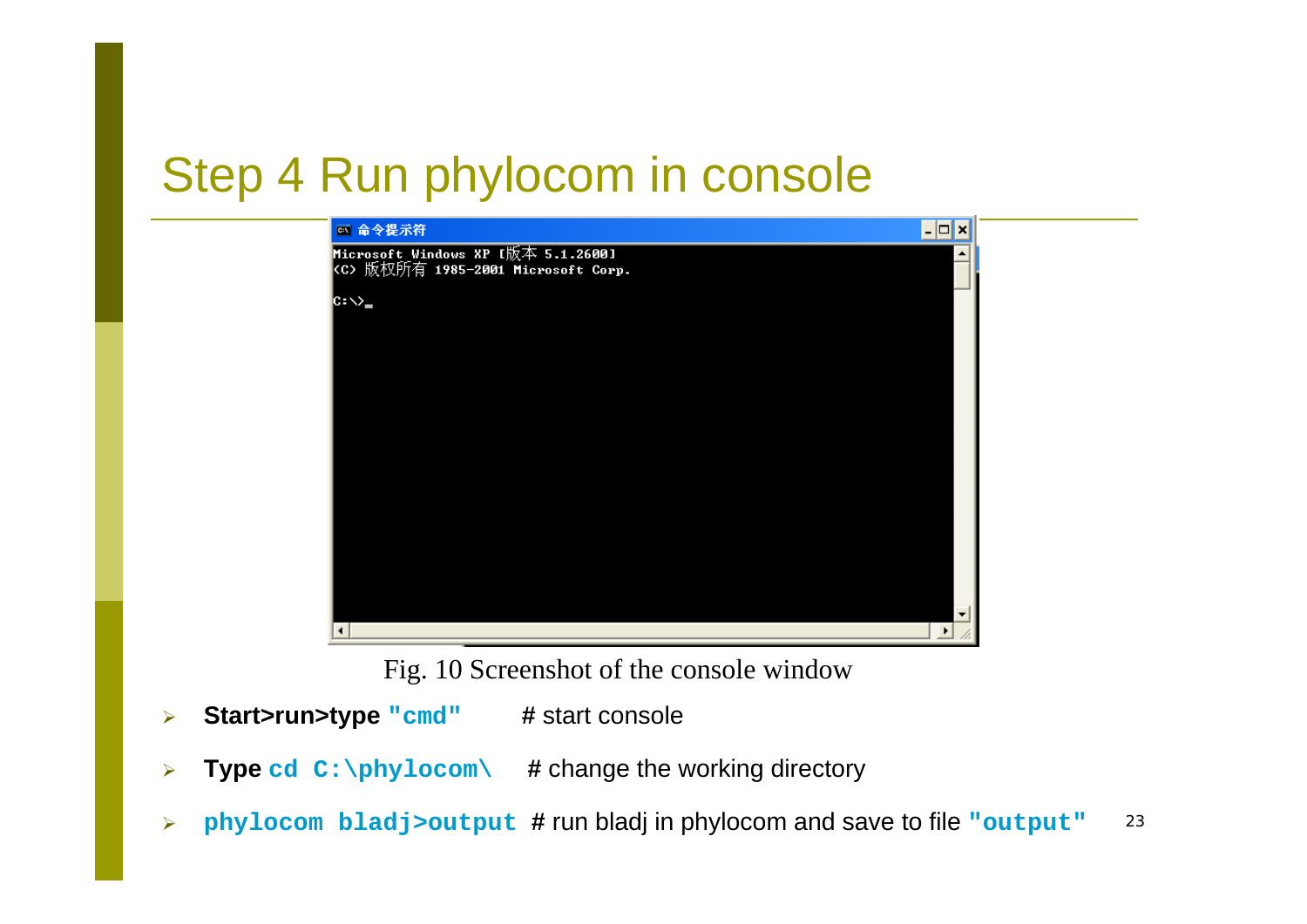### Step 5 Plot phylogenetic tree



Fig. 11 The phylogenetic tree with branch length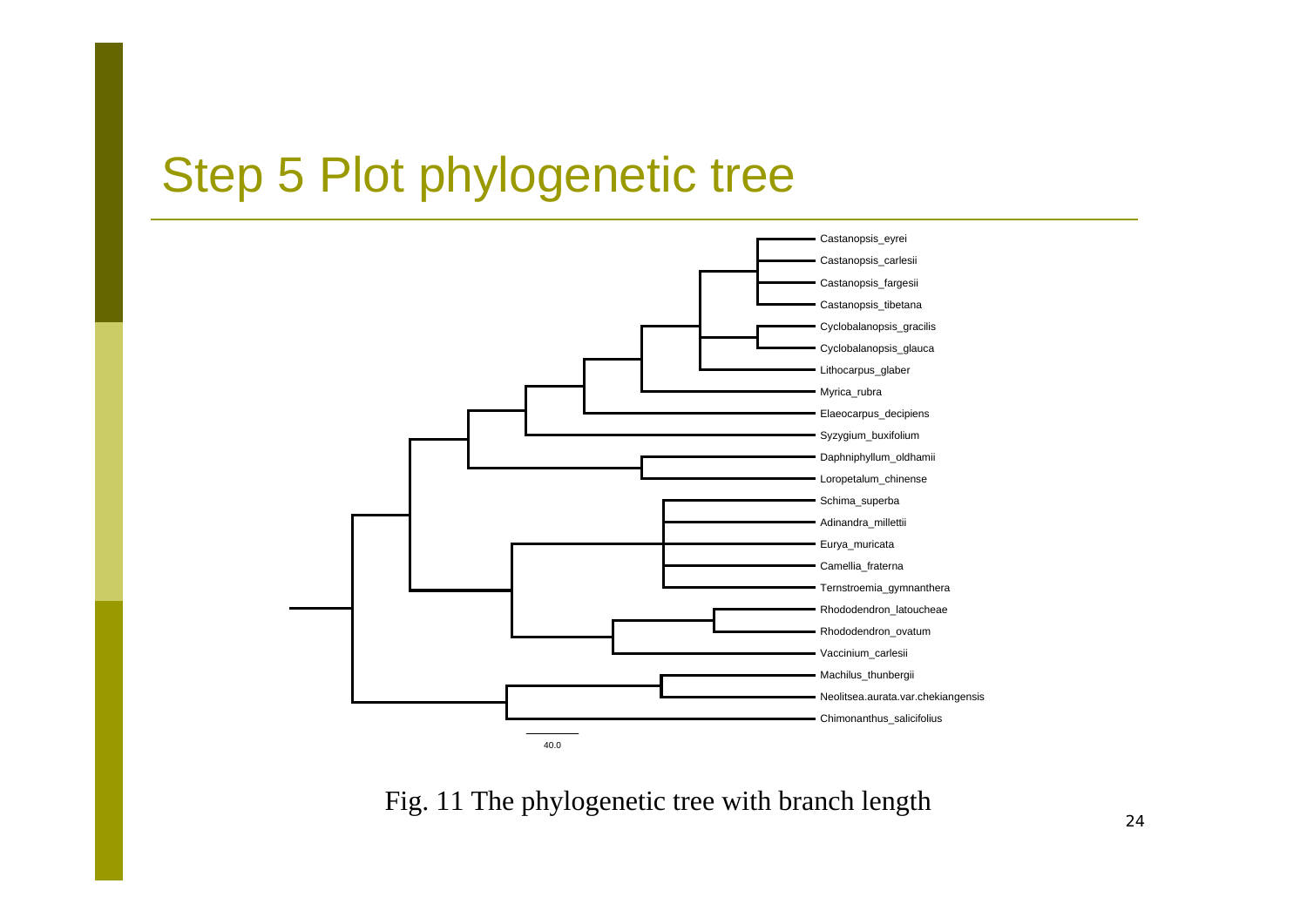## **Contents**

- 1.**Introduction**
- 2.Phylomatic: a step by step guide
- 3. Import phylogentic trees to R
- 4.Dendrograms of functional traits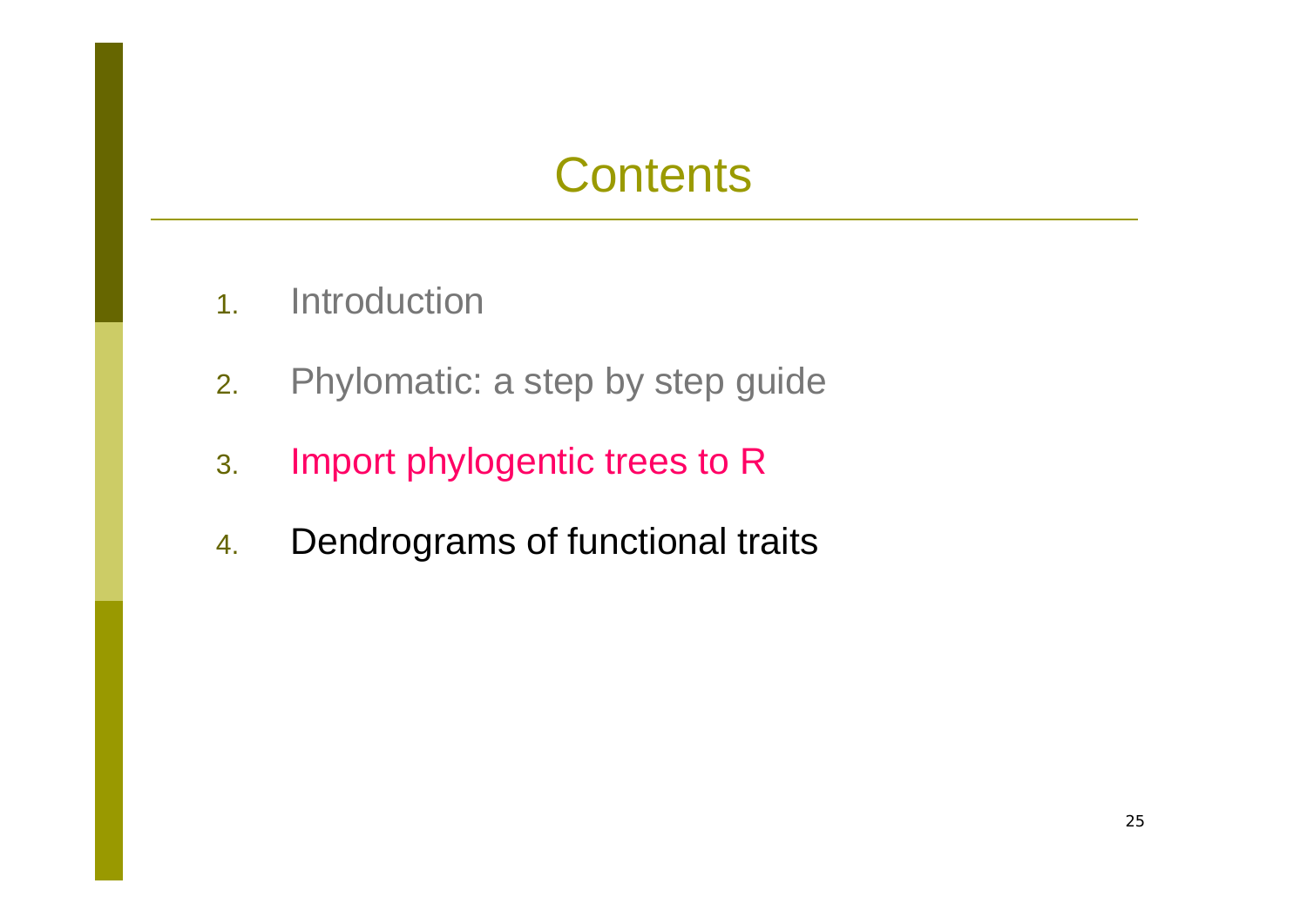### Import phylogentic trees to R

Users of ape package often encounter the following error when read the trees generate by Phylomatic.

```
library(ape)
```

```
tre <- read.tree("C:/phylocom/phylo")
```
**> Error in read.tree("C:/phylocom/phylo"):**

**"There is apparently two root edges in your file: cannot read tree file.Reading Newick file aborted at tree no.1"**

In order to read the tree in R by ape, users have to delete the **"("** and the**")euphyllophyte:1.000000"** at beginning or at the end of the text. But the ";" at the end of the line should be retained.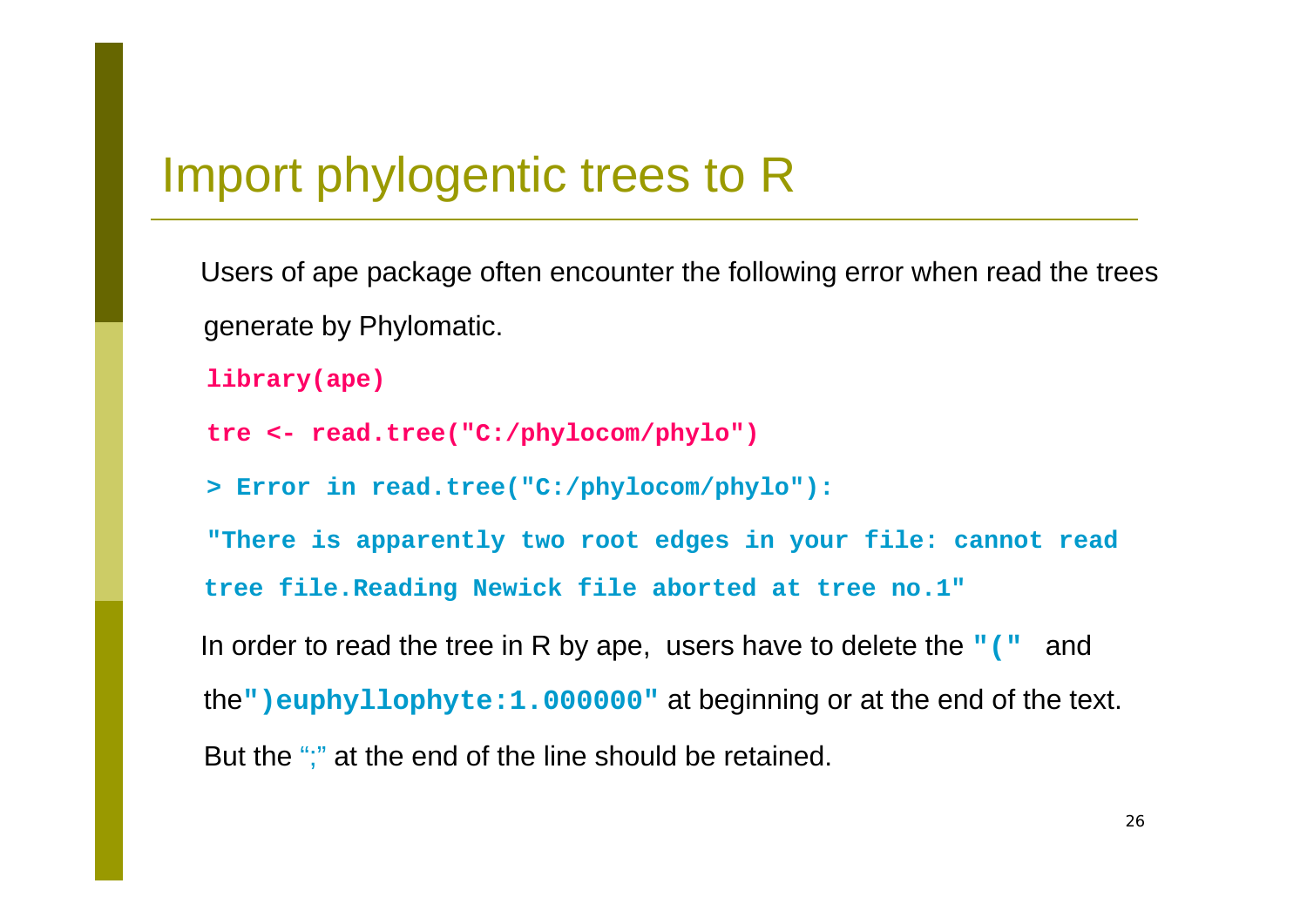### **Contents**

- 1.**Introduction**
- 2.Phylomatic: a step by step guide
- 3. Import phylogentic trees to R
- 4.Dendrograms of functional traits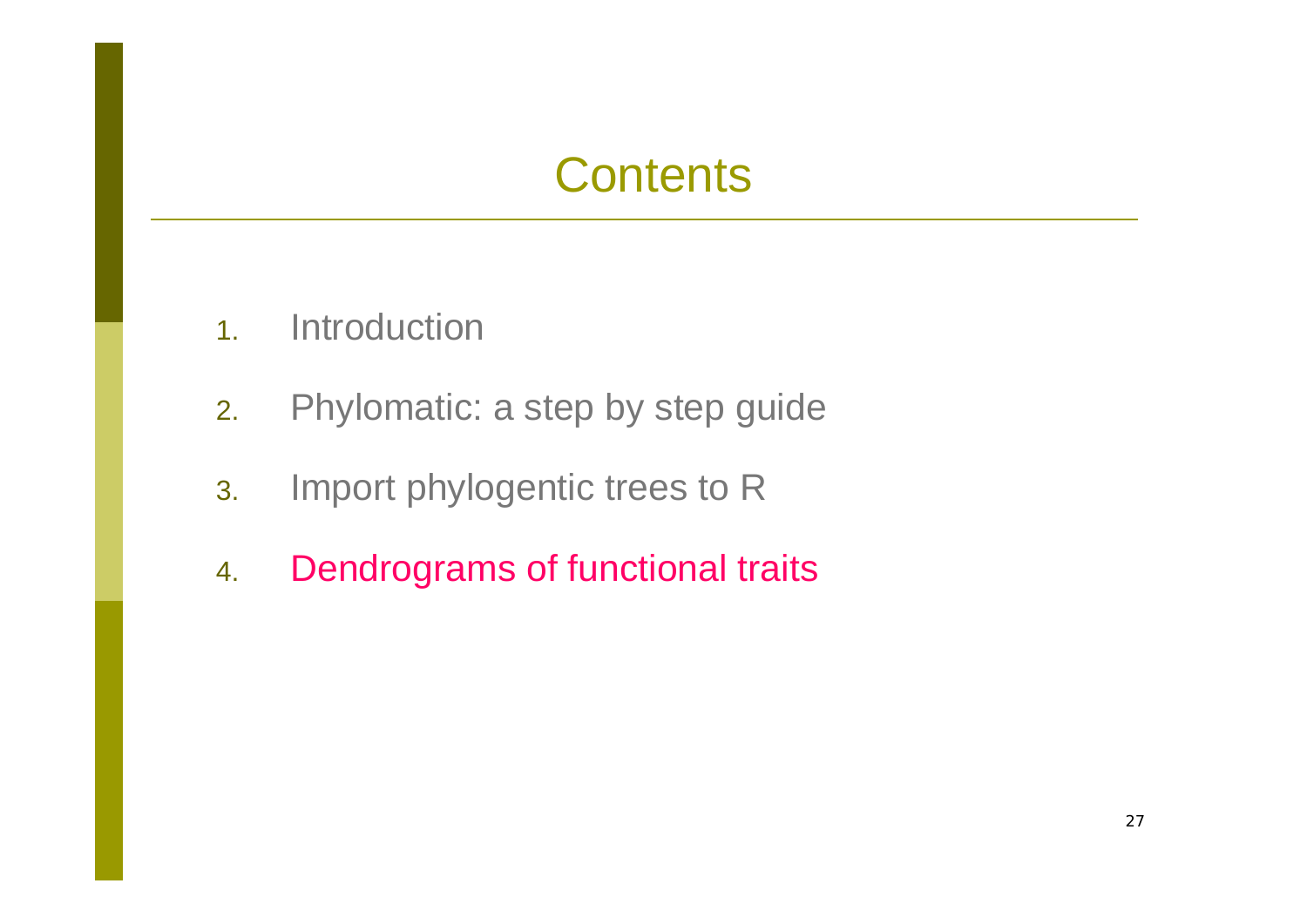### Steps for generating dendrograms of functional traits

Although the shape is similar, result is not a tree but a dendrogram. Building the dendrogram of functional traits in R usually consists of the following steps:

- 1.Read the matrix of functional traits matrix to R
- 2.Calculate the distance of functional traits between species
- 3.Clustering analysis
- 4.Further analysis: Calculating Functional diversity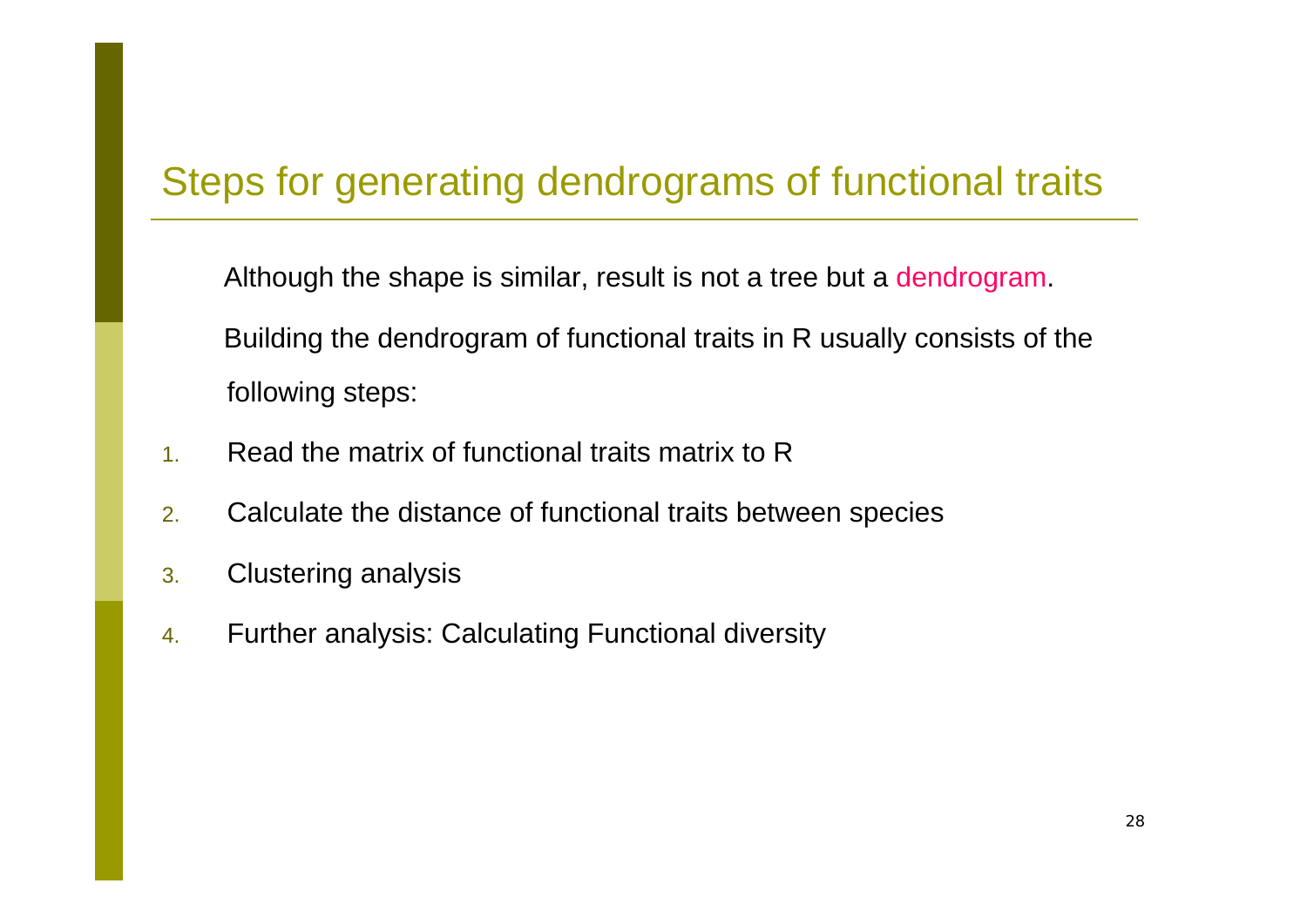### Matrix of functional traits

Users have to first build a matrix of functional traits, in which each row for one species and each column for one trait. We will use package FD in which different types of traits and NAs are allowed.

|                      | num1      | Num2 | fac1          | fac2 | ord1           | ord <sub>2</sub>            | bin1           | bin2           |
|----------------------|-----------|------|---------------|------|----------------|-----------------------------|----------------|----------------|
| species1             | 9         | 4.5  | A             | X    | 3              | $\overline{2}$              | $\overline{0}$ |                |
| species2             | 8.1       | 6    | A             | Z    | <b>NA</b>      |                             | $\overline{0}$ |                |
| species3             | <b>NA</b> | 2.3  | $\mathcal{C}$ | Y    | 5              | 3                           |                |                |
| species4             | 3.2       | 5.4  | B             | Z    |                | 7                           | $\theta$       | $\overline{0}$ |
| species <sub>5</sub> | 5.8       | 1.2  | $\mathcal{C}$ | X    | 2              | 6                           | <b>NA</b>      | $\theta$       |
| species6             | 3.4       | 8.5  | $\mathcal{C}$ | Y    | $\overline{2}$ |                             |                |                |
| species7             | 7.5       | 2.1  | B             | X    | 3              | $\mathcal{D}_{\mathcal{L}}$ |                | $\theta$       |

Tab. 2 Matrix of functional Traits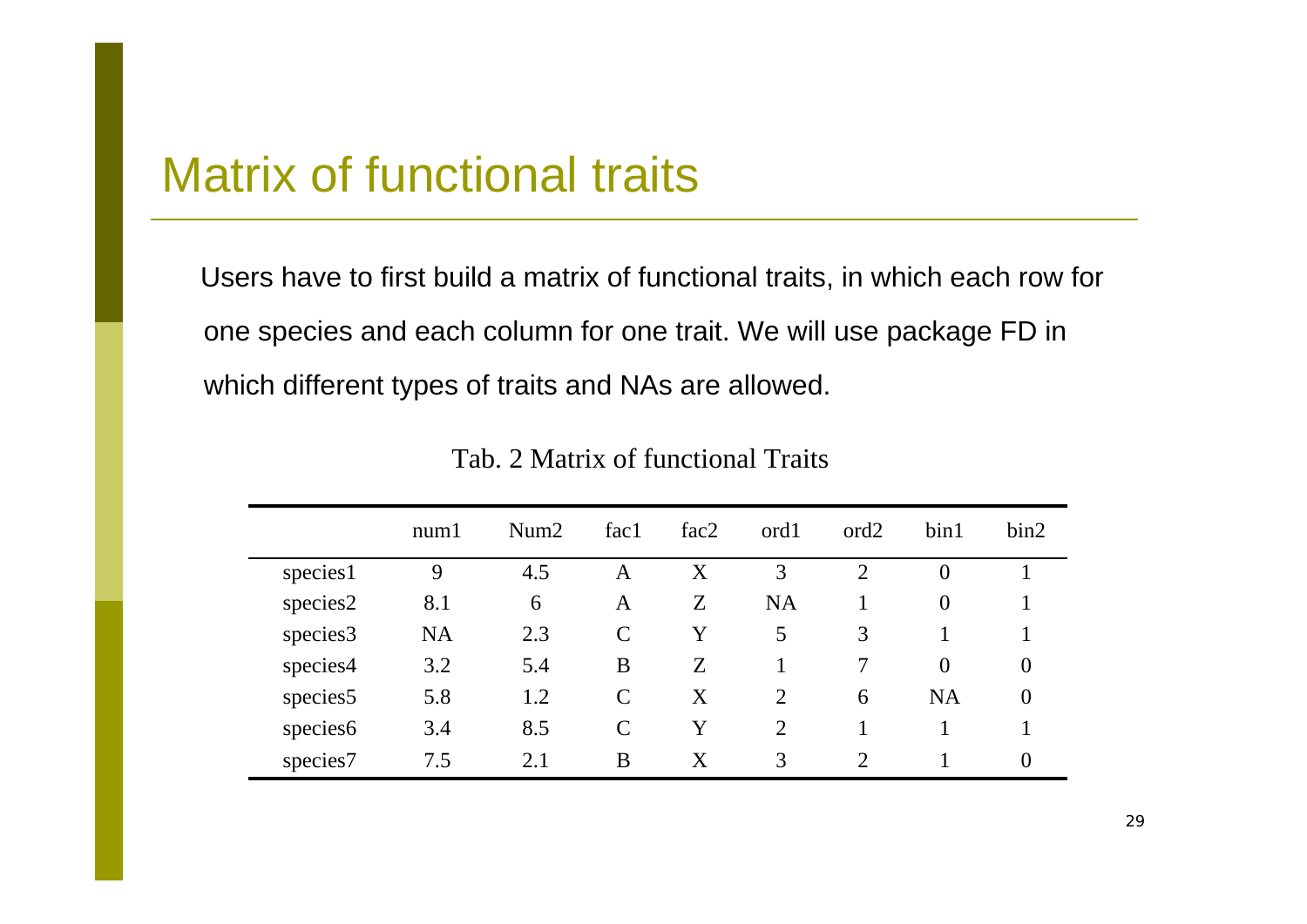### Step1 Data input in R

Save the matrix of functional traits as txt file named *"traitmatrix.txt*" to

**"C:/phylocom/"**

MS Excel may facilitate your work.

The R code:

```
setwd("C:/phylocom/")
```
**traitmatrix <- read.table("traitmatrix.txt", header = TRUE)**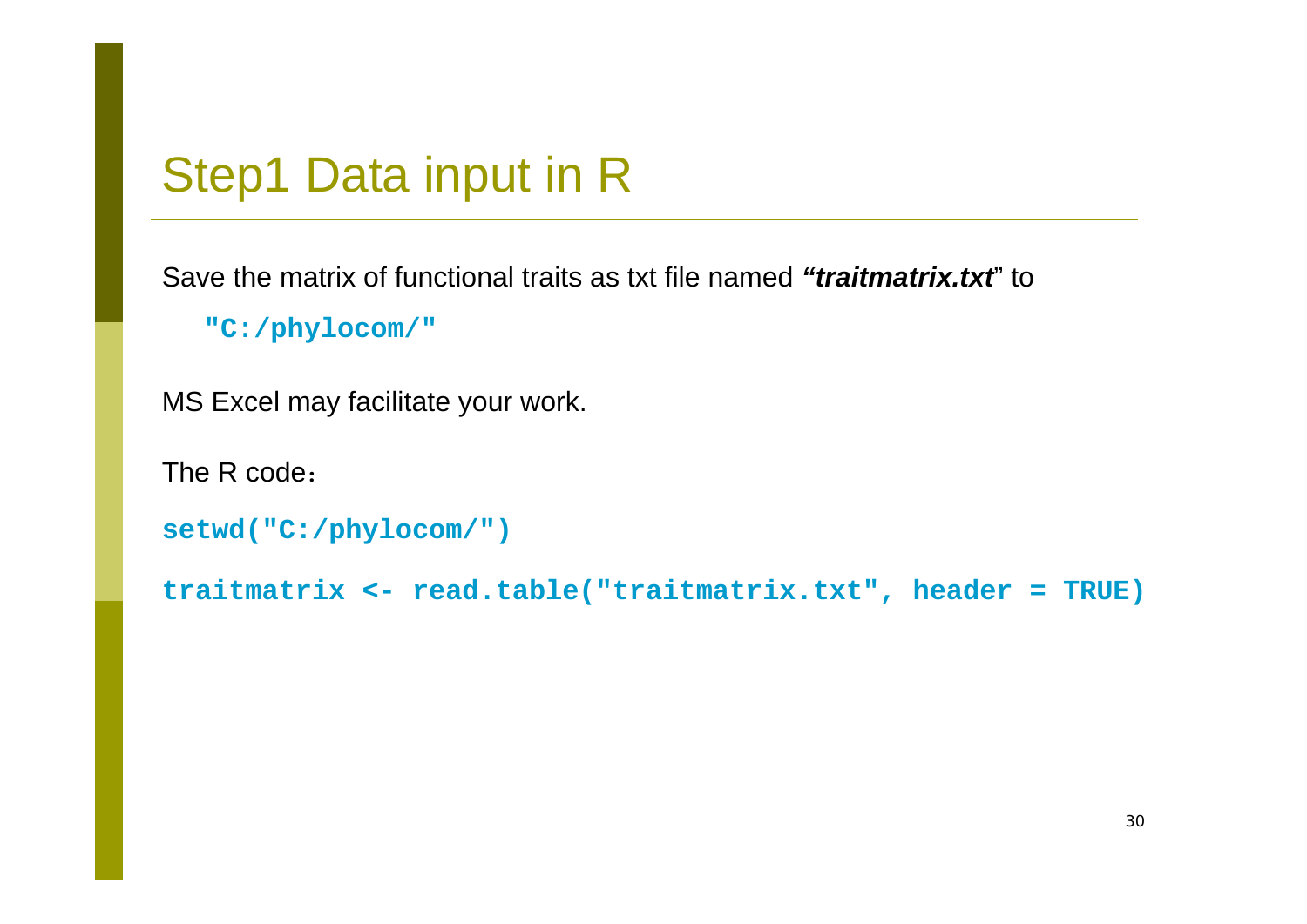### Step 2. Distances between species in traits's space

Euclidean distance

$$
ED_{ab} = \sqrt{\sum_{i=1}^{N} (x_{ia} - x_{ib})^2}
$$

Gower's distance (cope with data with mixed types)

$$
GD_{ab} = \frac{\displaystyle\sum_{i=1}^{N} w_{iab}d_{iab}}{\displaystyle\sum_{i=1}^{N} w_{iab}}
$$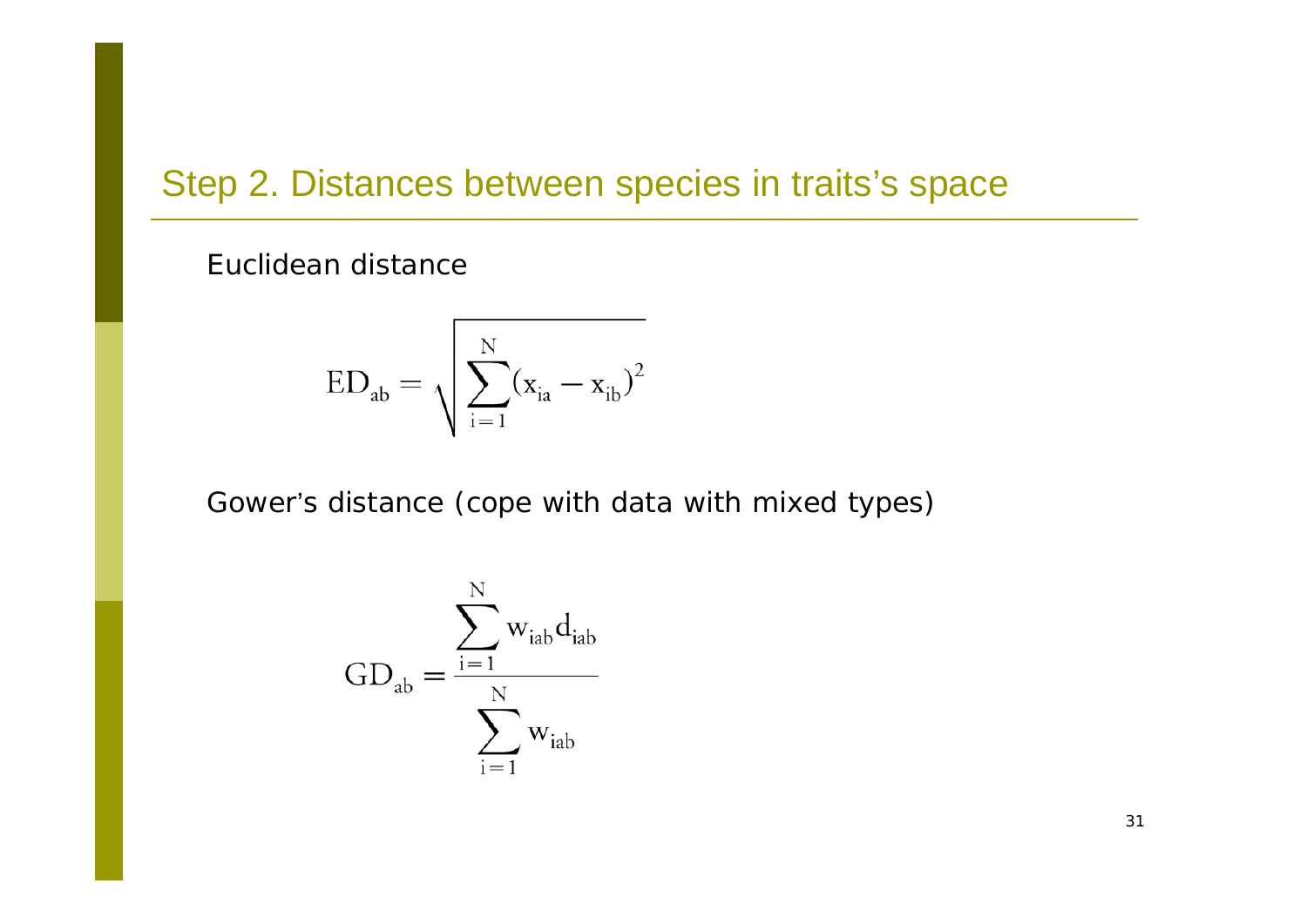### Distance matrix between species

R code:

**library(FD)**

**gowdis(dummy\$trait)**

Tab. 3 Example of distance matrix

|     | sp1      | sp2      | Sp3      | sp4      | sp5      | sp6      | sp7      |
|-----|----------|----------|----------|----------|----------|----------|----------|
| sp2 | 0.218188 |          |          |          |          |          |          |
| sp3 | 0.524005 | 0.667808 |          |          |          |          |          |
| sp4 | 0.673744 | 0.561003 | 0.82257  |          |          |          |          |
| sp5 | 0.529111 | 0.81457  | 0.486225 | 0.484326 |          |          |          |
| sp6 | 0.610016 | 0.593259 | 0.278474 | 0.707393 | 0.606732 |          |          |
| sp7 | 0.448424 | 0.686337 | 0.484866 | 0.557513 | 0.302342 | 0.618784 |          |
| sp8 | 0.407283 | 0.203944 | 0.59589  | 0.239096 | 0.558553 | 0.447021 | 0.703019 |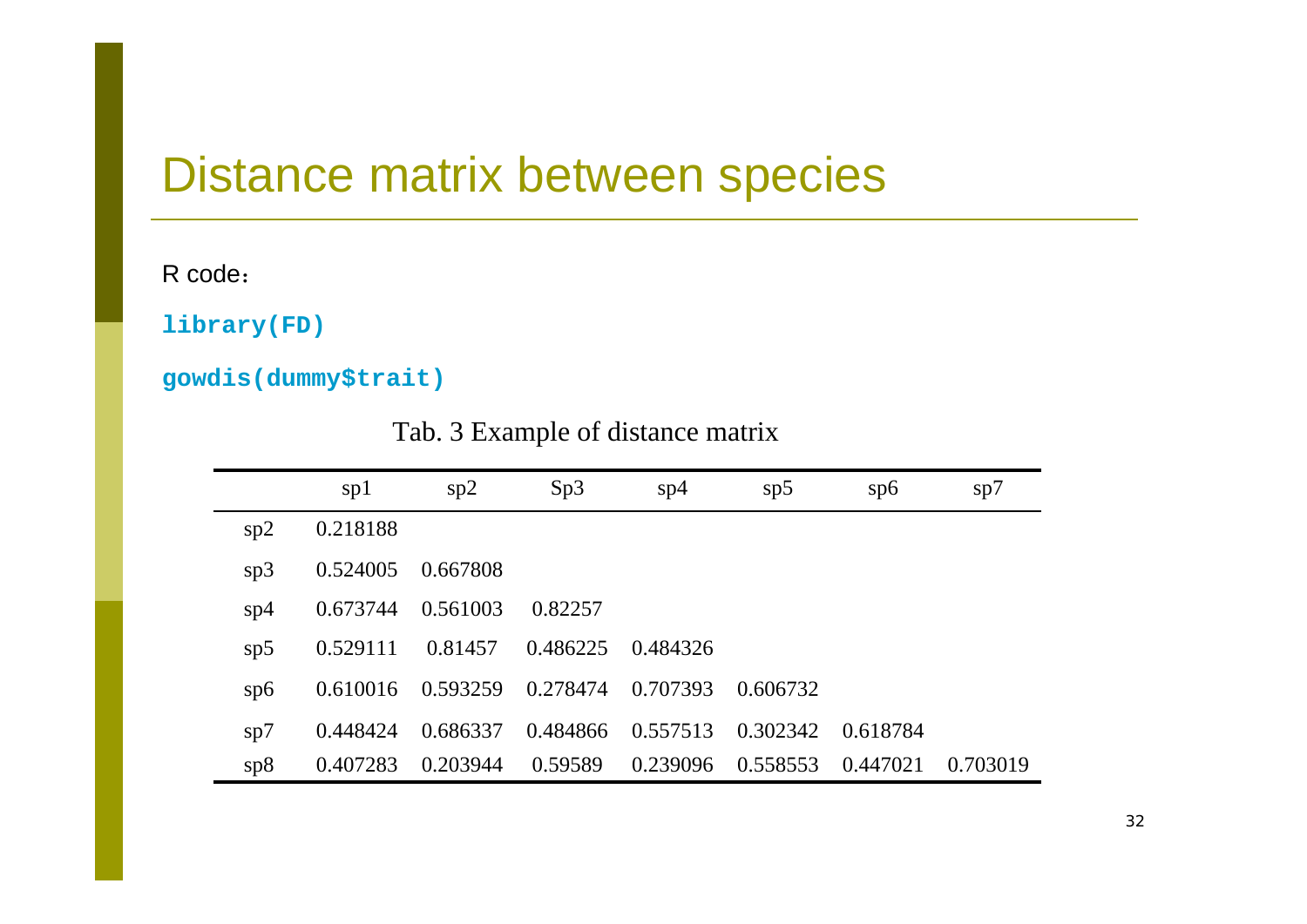## Methods of hierachical clustering

Tab. 4 Methods of hierachical clustering

| Clustering method                                                              | Acronym                      |
|--------------------------------------------------------------------------------|------------------------------|
| Single linkage<br>Complete linkage<br>Unweighted pair group method using       | SL<br>CL.<br><b>UPGMA</b>    |
| arithmetic averages<br>Weighted pair group method using arithmetic<br>averages | WPGMA                        |
| Unweighted pair group centroid method<br>Weighted pair group centroid method   | <b>UPGMC</b><br><b>WPGMC</b> |
| Ward's method                                                                  | Ward                         |

( Mouchet et al., 2008)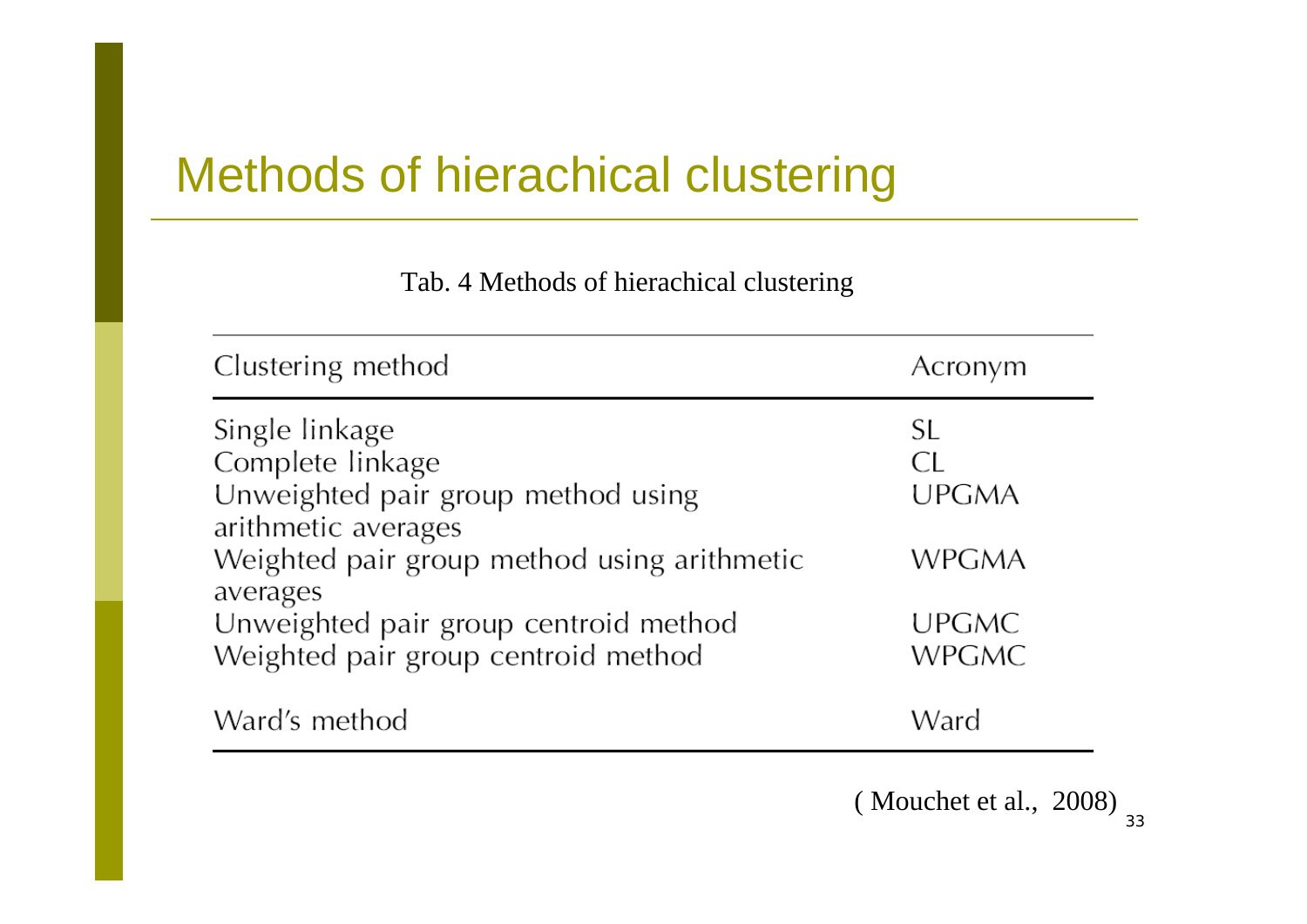### Clustering algorithm

**?hclust** for help

```
method =
```

```
"ward", "single", "complete", "average ",
```

```
"mcquitty", "median","centroid"
```
Test for all the possible combinations of distances and clustering method (Mouchet *et al.*, 2008).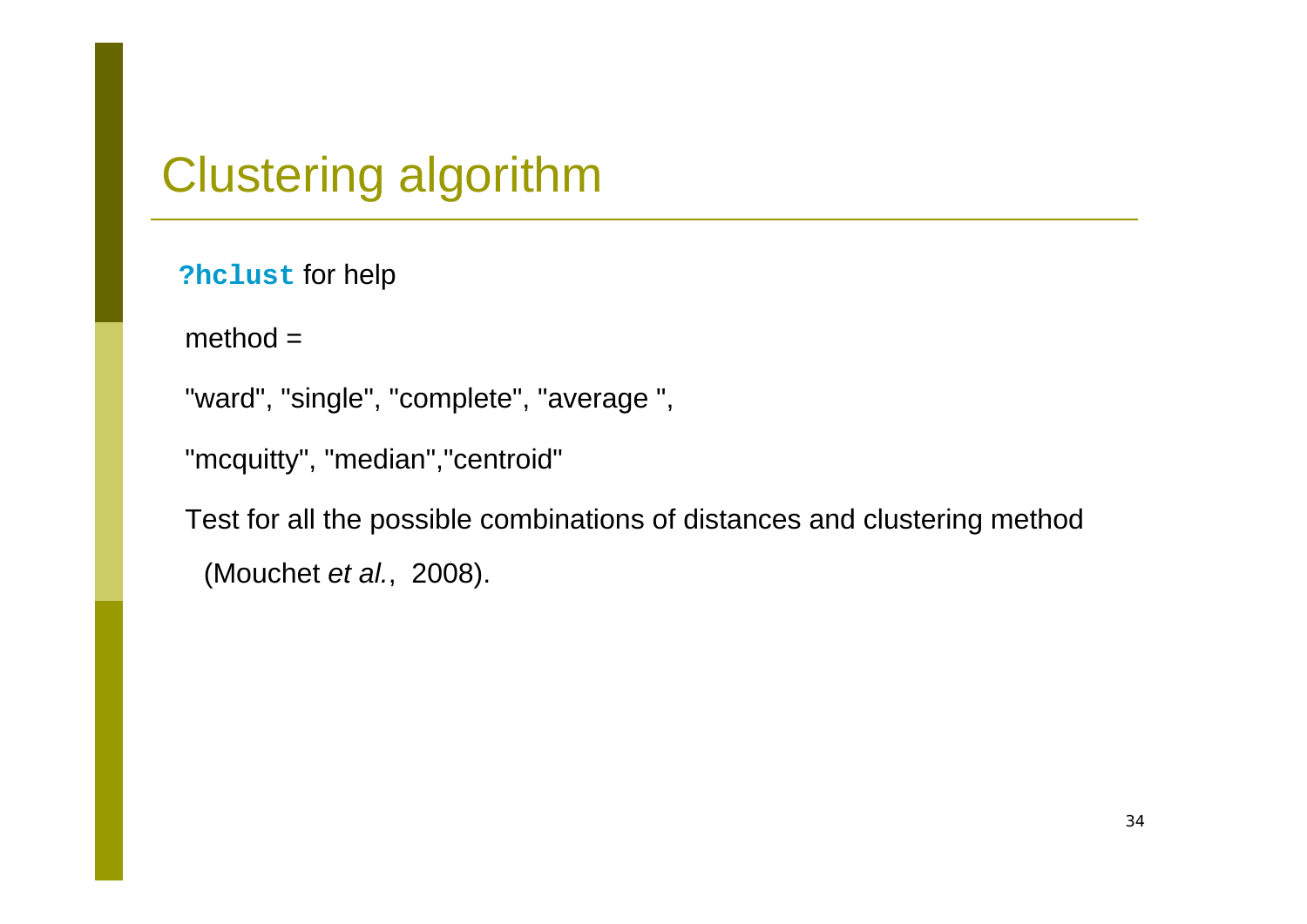### Example

R code for generating dendrogram of functional traits:**library(FD) dd <- gowdis(dummy\$trait) hresult <- hclust(dd) plot(hresult, hang = -1) dendro <- as.dendrogram(hresult)**  $par(lwd = 2.5, cex = 1.5)$ **plot(dendro, horiz = TRUE)**



Fig. 12 The relationship between species in functional traits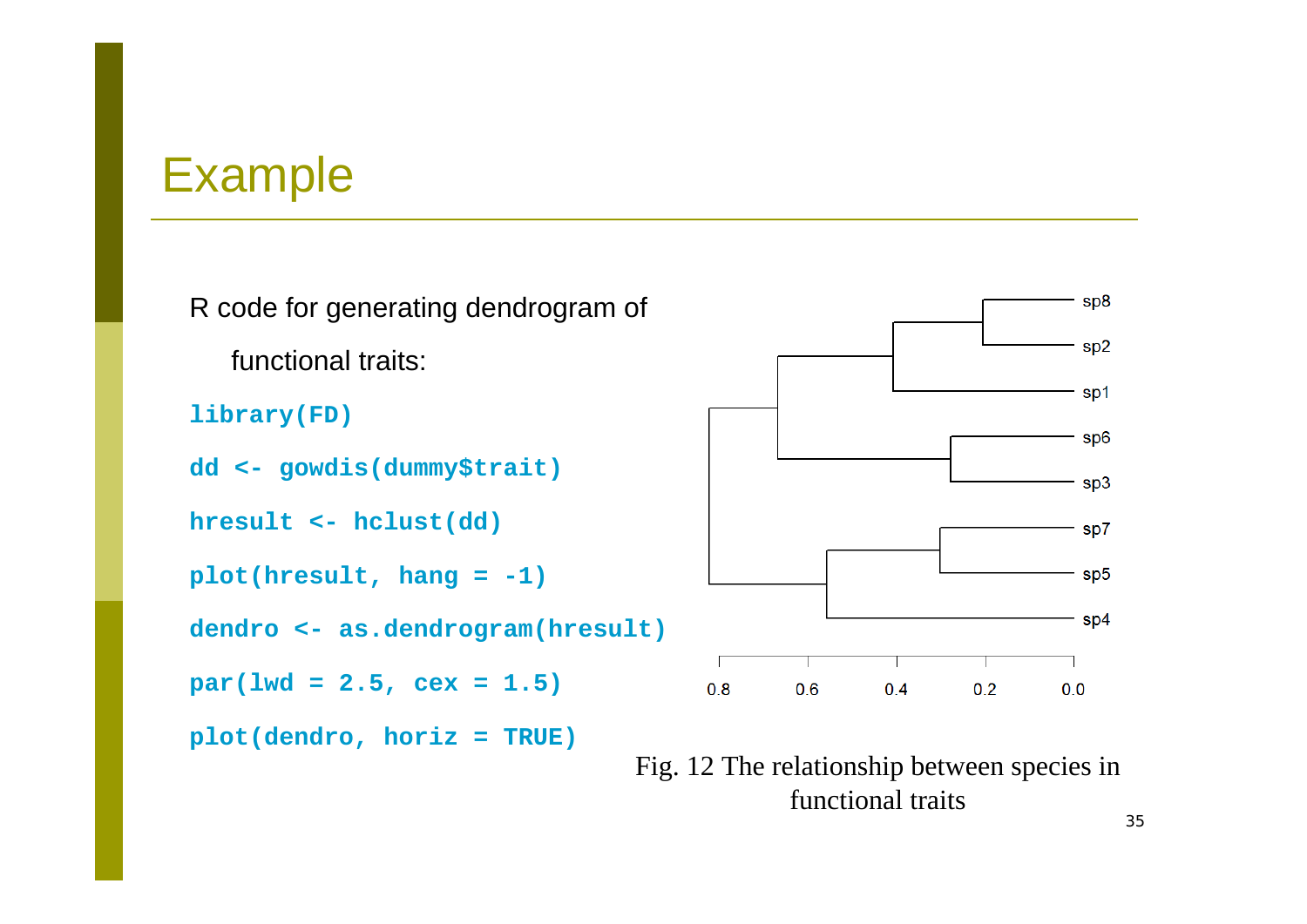## **Summary**

- 1. Phylomatic could generate phylogenetic trees using checklists according to APGIII families.
- 2. The branch length of the tree generated by Phylomatic could be assigned by BLADJ in PhyloCom.
- 3. There are various combinations of distances and clustering methods to generate dendrogram of functional traits.